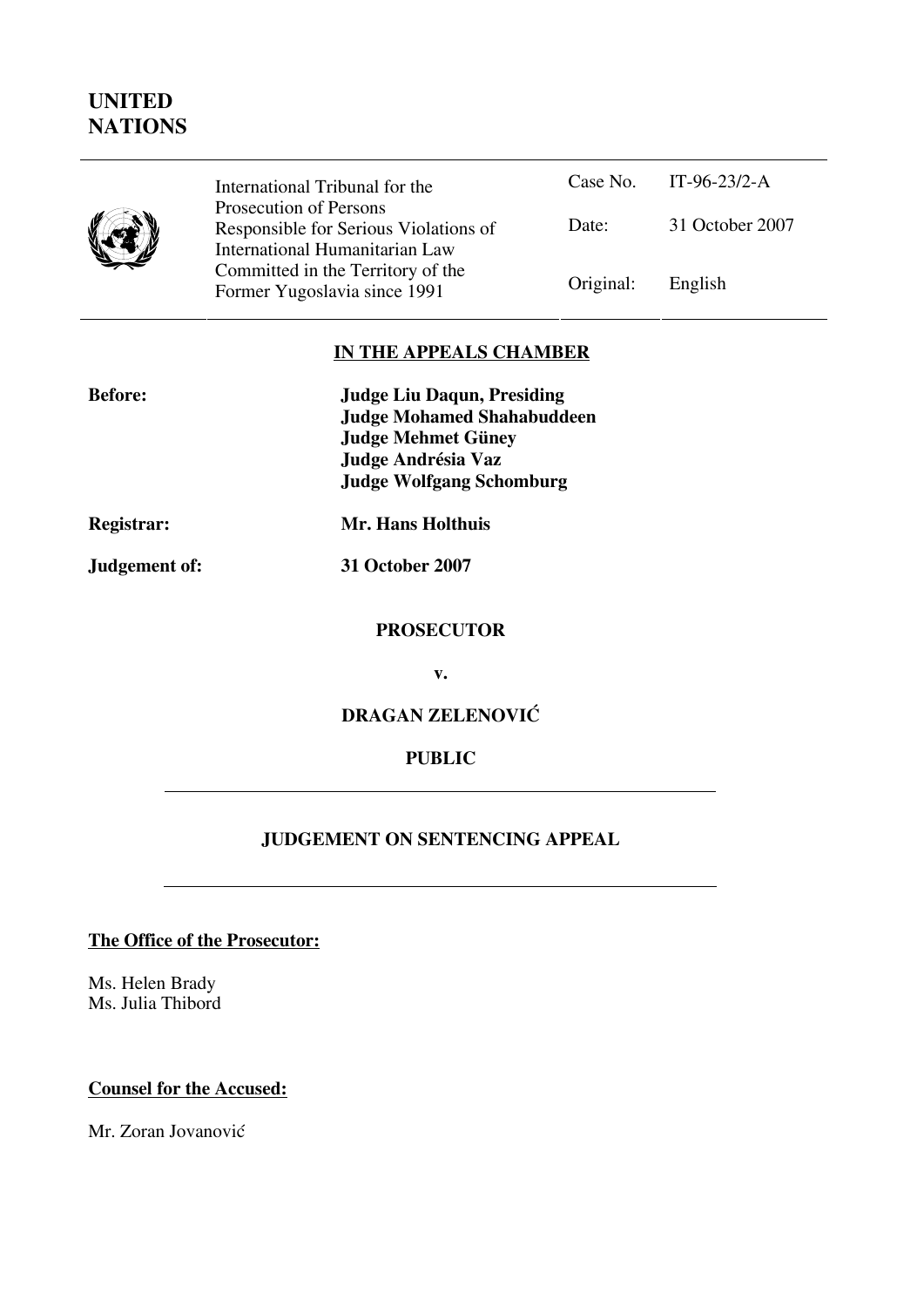# **CONTENTS**

| III. FIRST GROUND OF APPEAL: WHETHER THE TRIAL CHAMBER ERRED BY<br><b>FAILING TO GIVE PROPER WEIGHT TO SPECIFIC FACTORS IN MITIGATION</b>                                    |  |
|------------------------------------------------------------------------------------------------------------------------------------------------------------------------------|--|
| A. THE APPELLANT'S GUILTY PLEA AND ITS EFFECT IN RELIEVING VICTIMS FROM TESTIFYING  6                                                                                        |  |
| IV. SECOND GROUND OF APPEAL: WHETHER THE STANKOVIĆ APPEAL<br>JUDGEMENT RENDERED BY THE STATE COURT OF BOSNIA AND<br>HERZEGOVINA SHOULD HAVE BEEN TAKEN INTO CONSIDERATION IN |  |
|                                                                                                                                                                              |  |
|                                                                                                                                                                              |  |
|                                                                                                                                                                              |  |
|                                                                                                                                                                              |  |
|                                                                                                                                                                              |  |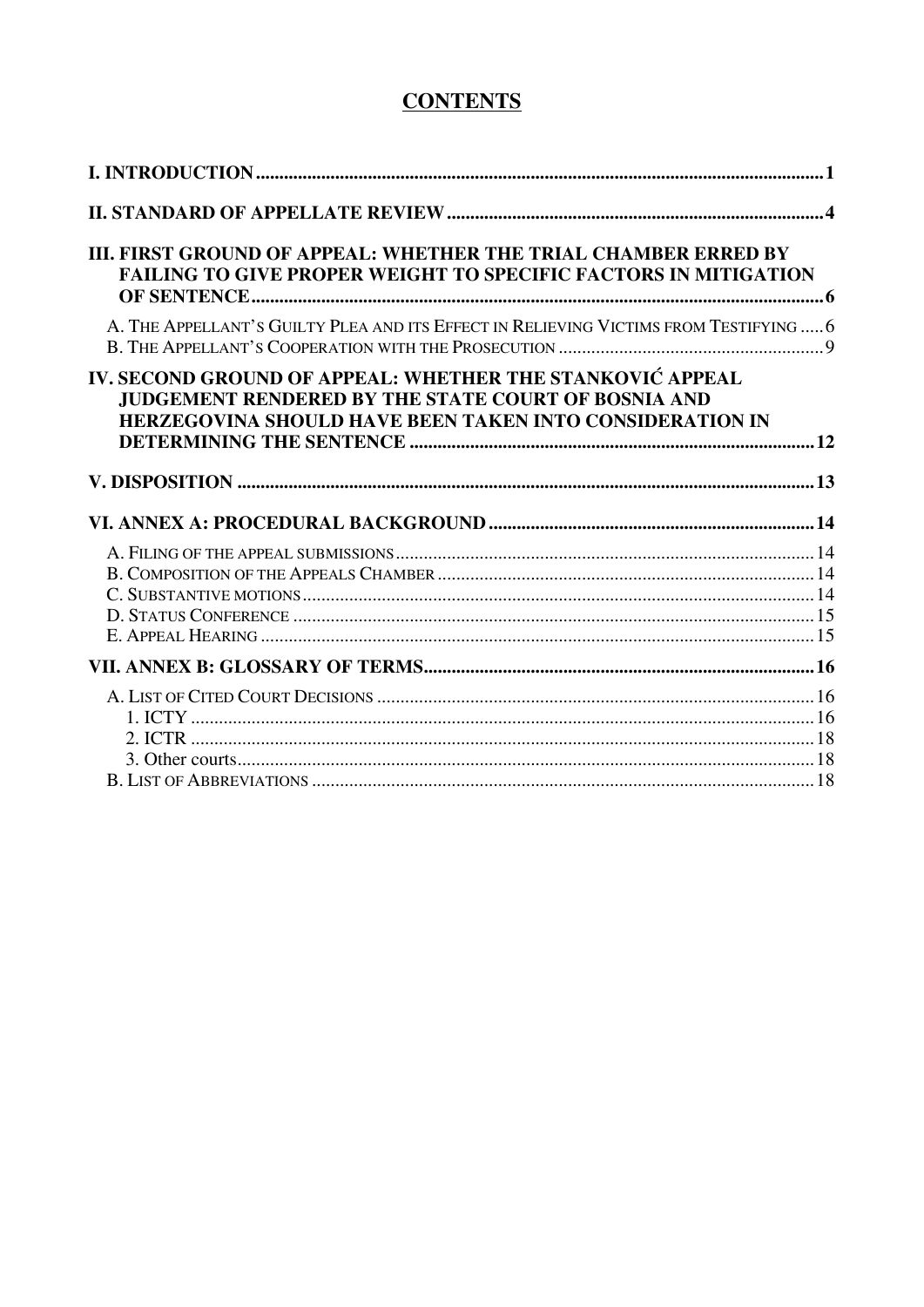## **I. INTRODUCTION**

1. The Appeals Chamber of the International Tribunal for the Prosecution of Persons Responsible for Serious Violations of International Humanitarian Law Committed in the Territory of the Former Yugoslavia Since 1991 ("Appeals Chamber" and "International Tribunal", respectively) is seized of an appeal from the Sentencing Judgement rendered by Trial Chamber I on 4 April 2007 in the case *Prosecutor v. Dragan Zelenović*, Case No. IT-96-23/2-S ("Sentencing Judgement").

2. The events giving rise to this appeal took place in the Foča municipality and its surrounding villages, eastern Bosnia and Herzegovina, from April to October 1992. Dragan Zelenović ("Appellant") was born on 12 February 1961 in Foča. Prior to 1992, he worked as an electrician in Miljevina. The Appellant was a member of the "Dragan Nikolić Unit", a military unit in Foča which, in the beginning of the war, was part of the Bosnian-Serb Territorial Defence and, from the summer of 1992 onwards, part of the Bosnian-Serb army. The Appellant was a soldier and, *de facto*, a military policeman.<sup>1</sup>

3. The initial indictment against the Appellant was issued on 18 June 1996 and included seven other persons.<sup>2</sup> The indictment was amended on 5 October 1999 and a redacted version of the amended indictment ("Amended Indictment") was filed on 20 April 2001.<sup>3</sup> Following the initial indictment, a number of arrest warrants were issued against the Appellant,<sup>4</sup> who left Foča in 2000 or 2001 and travelled to Russia, where he lived until his arrest on 22 August 2005. He was subsequently transferred to Bosnia and Herzegovina on 8 June 2006 and to the International Tribunal on 10 June  $2006$ <sup>5</sup>

4. On 29 November 2004, the Office of the Prosecutor ("Prosecution") filed a motion for the referral of the case of the Appellant and Gojko Janković to the authorities of Bosnia and Herzegovina ("11*bis* Motion"). A Referral Bench was appointed by the President of the International Tribunal on 1 December 2004 and the case of Gojko Janković was referred to the authorities of Bosnia and Herzegovina in accordance with the decision of the Referral Bench issued on 22 July 2005.<sup>6</sup> On 14 December 2006, the Prosecution and the Defence filed a confidential Joint Motion for Consideration of Plea Agreement between Dragan Zelenović and the Office of the

<sup>&</sup>lt;sup>1</sup> Sentencing Judgement, para. 17.

<sup>&</sup>lt;sup>2</sup> Sentencing Judgement, para. 1. The seven other accused were Dragan Gagović, Gojko Janković, Janko Janjić, Radomir Kovać, Zoran Vuković, Dragoljub Kunarac and Radovan Stanković. 3

 $3$  Sentencing Judgement, para. 1.

<sup>4</sup> Sentencing Judgement, para. 2.

<sup>5</sup> Sentencing Judgement, para. 4.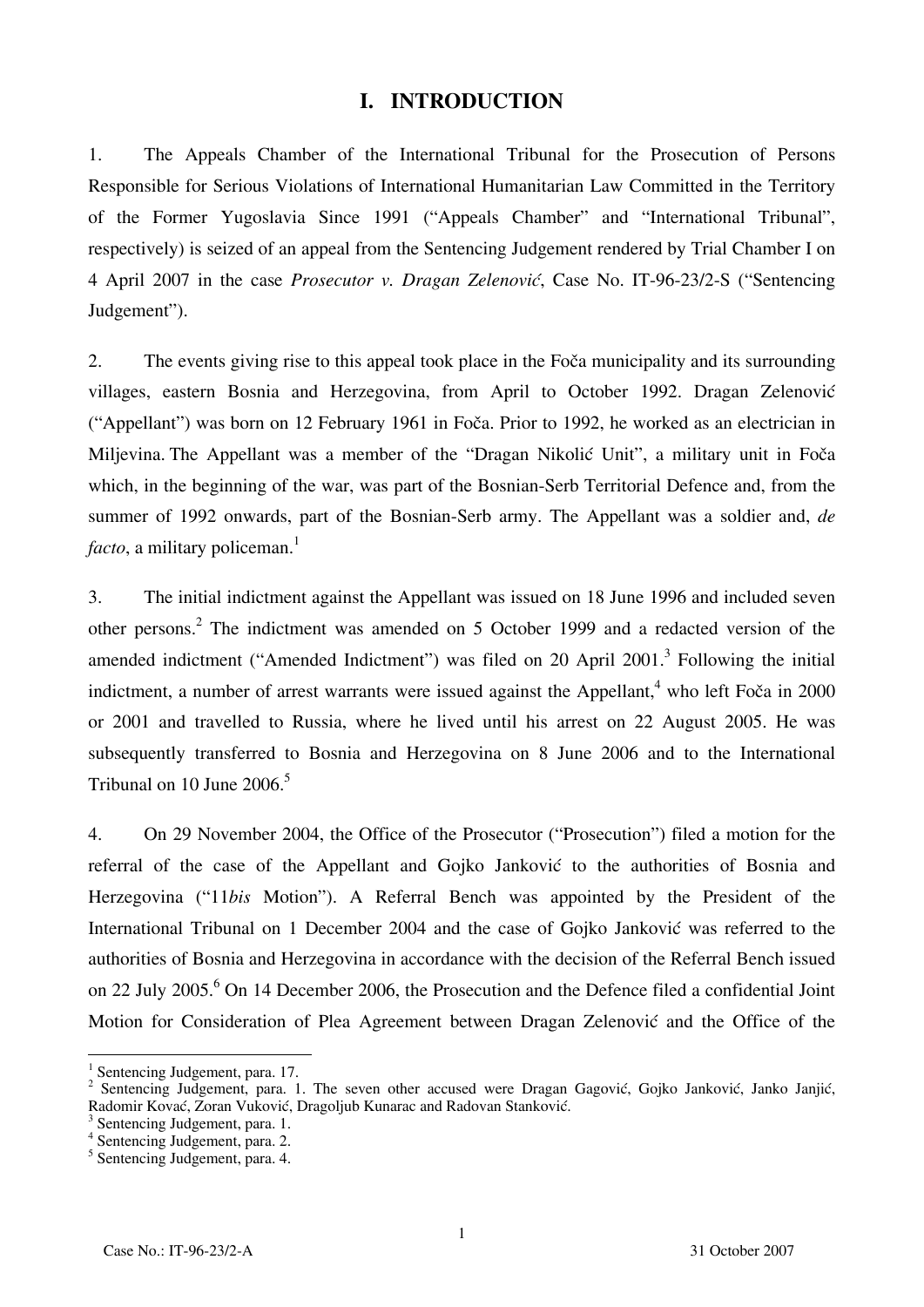Prosecutor pursuant to Rule 62ter ("Plea Agreement").<sup>7</sup> According to the Plea Agreement, the Appellant agreed to plead guilty to seven counts of crimes against humanity, three of which charged torture, as provided for by Article 5(f) of the Statute of the International Tribunal ("Statute") (counts 5, 13, and 41), and four of which charged rape, as provided for by Article 5(g) of the Statute (counts 6, 14, 42, and 49). $8$  Because of the Appellant's guilty plea, no decision was taken on the 11*bis* Motion with regard to the Appellant.9

5. In the Sentencing Judgement, the Trial Chamber described the crimes committed by the Appellant as follows:

The crimes which Mr. Zelenović has pleaded guilty to were part of a pattern of sexual assaults that took place over a period of several months, and in four different locations, and involved multiple victims. Mr. Zelenović took direct part in the sexual abuse of victims in a number of detention facilities, including the multiple rape of victims FWS-75 and FWS-87. Mr. Zelenović has been found guilty of personally committing nine rapes, eight of which were qualified as both torture and rape. He has also been found guilty of two instances of rape through co-perpetratorship, one of which was qualified as both torture and rape, and one instance of torture and rape through aiding and abetting. Four of the instances of sexual abuse were gang rapes, committed together with three or more other perpetrators. In one of those instances he participated as aider and abettor in the rape of FWS-75 by at least ten soldiers, which was so violent that the victim lost consciousness. He participated as co-perpetrator in an incident during which the victim was threatened with a gun to her head while being sexually abused.<sup>10</sup>

6. On 4 April 2007, the Trial Chamber sentenced the Appellant to 15 years' imprisonment.<sup>11</sup> On 27 April 2007, the Appellant filed a Defence Notice for Leave to Appeal Sentencing Judgement ("Notice for Leave to Appeal"), which was considered by the Appeals Chamber, the Prosecution consenting, as the notice of appeal required under Rule 108 of the Rules of Procedure and Evidence of the International Tribunal ("Rules").<sup>12</sup>

7. The Appellant filed his Defence Appeal on Sentencing Judgement ("Appellant's Brief") on 25 May 2007. On 25 June 2007, the Prosecution filed its Response Brief ("Respondent's Brief") and on 3 July 2007, the Appellant filed its Reply to the Respondent's Brief ("Reply Brief").

8. In the Appellant's Brief, the Appellant submits that the Trial Chamber did not adequately assess the mitigating circumstances in the Sentencing Judgement, namely the Appellant's guilty plea which allowed psychological benefit for victims who would not be required to give evidence;

 $\overline{a}$ <sup>6</sup> Sentencing Judgement, para. 3. The decision was upheld on appeal, see Prosecutor v. Gojko Janković, Decision on <sup>11</sup>*bis* Referral, 15 November 2005. 7

Sentencing Judgement, para. 10.

<sup>8</sup> Sentencing Judgement, para. 10.

<sup>9</sup> Sentencing Judgement, paras 9-13.

<sup>&</sup>lt;sup>10</sup> Sentencing Judgement, para. 38. For a more detailed description of the crimes for which the Appellant was convicted *see* Trial Judgement, paras 21-27.

 $\frac{3}{11}$  Sentencing Judgement, para. 70.

<sup>&</sup>lt;sup>12</sup> Prosecution Motion Concerning "Defence Notice for Leave to Appeal Sentencing Judgement", 3 May 2007 ("Prosecution Motion"), paras 1, 3 and 5. Scheduling Order, 24 July 2007.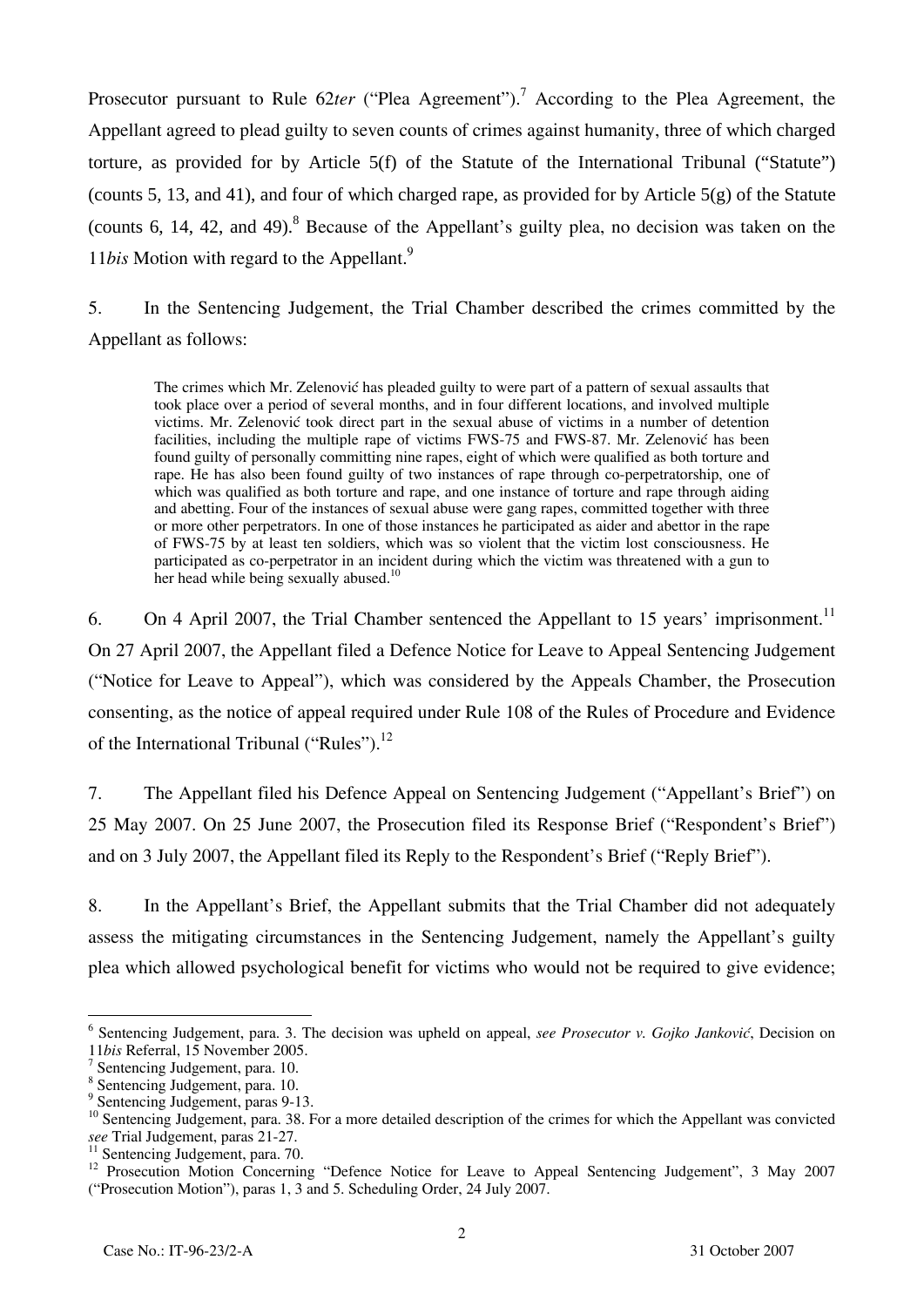and the Appellant's cooperation with the Prosecution in general (first ground of appeal).<sup>13</sup> Furthermore, the Appellant submits that the final judgement of the State Court of Bosnia and Herzegovina in the case of *Prosecutor v. Radovan Stanković* should have been taken into consideration when determining the sentence (second ground of appeal).<sup>14</sup>

 $\overline{\phantom{a}}$ <sup>13</sup> Appellant's Brief, para. 4.

<sup>&</sup>lt;sup>14</sup> Appellant's Brief, para. 5. The Appeals Chamber notes that the Appellant fails to indicate whether the errors alleged are errors of law or of fact.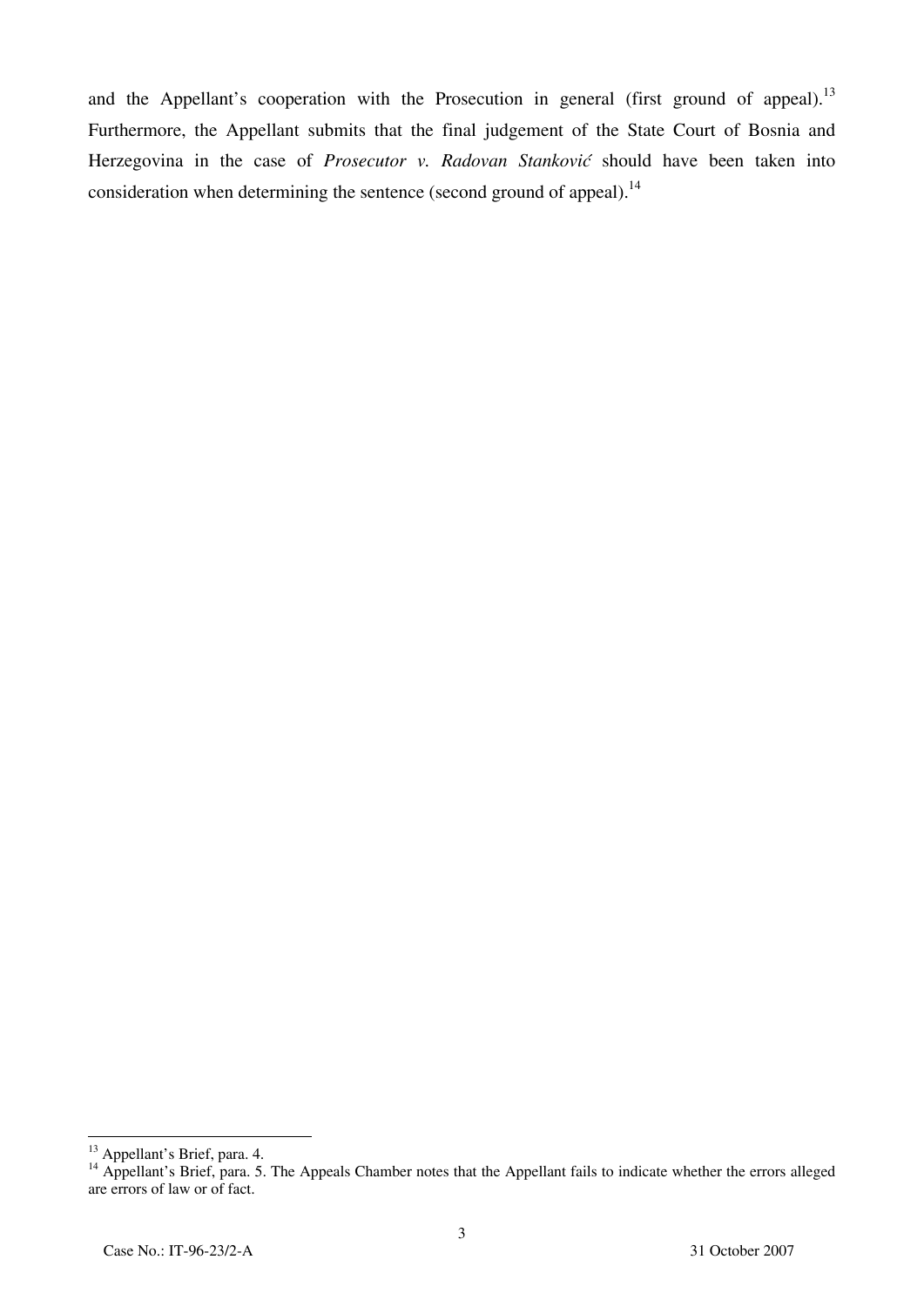## **II. STANDARD OF APPELLATE REVIEW**

9. The provisions on sentencing are Articles 23 and 24 of the Statute and Rules 100 to 106 of the Rules. Both Article 24 of the Statute and Rule 101 of the Rules contain general sentencing guidelines for a Trial Chamber that amount to an obligation to take into account the following factors: the gravity of the offence or totality of the culpable conduct, the individual circumstances of the convicted person, the general practice regarding prison sentences in the courts of the former Yugoslavia, and aggravating and mitigating circumstances.<sup>15</sup>

10. Sentencing appeals, as appeals from a trial judgement, are appeals *stricto sensu* and not trials *de novo*. 16 The Appeals Chamber will, in principle, only take into account evidence referred to by the Trial Chamber in the body of the Judgement or in a related footnote; evidence contained in the trial record and referred to by the Parties; and additional evidence admitted on appeal.<sup>17</sup> Pursuant to Article 25 of the Statute, the role of the Appeals Chamber is limited to correcting errors of law invalidating a decision and errors of fact which have occasioned a miscarriage of justice.<sup>18</sup> These criteria are well established in the jurisprudence of the International Tribunal<sup>19</sup> and the International Criminal Tribunal for Rwanda ("ICTR").<sup>20</sup>

11. Trial Chambers are vested with a broad discretion in determining an appropriate sentence, due to their obligation to individualise penalties to fit the circumstances of the accused and the gravity of the crime.<sup>21</sup> This discretion includes determining the weight given to mitigating or aggravating circumstances.<sup>22</sup> The conclusion as to whether a fact amounts to a mitigating

 $\overline{\phantom{a}}$ 

<sup>&</sup>lt;sup>15</sup> Blagojević and Jokić Appeal Judgement, para. 320; *Bralo* Judgement on Sentencing Appeal, para. 7; *Galić* Appeal Judgement, para. 392; *Momir Nikolić* Judgement on Sentencing Appeal, para. 6; *Miodrag Jokić* Judgement on Sentencing Appeal, para. 6; *Deronjić* Judgement on Sentencing Appeal, para. 6; *Dragan Nikolić* Judgement on Sentencing Appeal, para. 7; *Čelebići* Appeal Judgement, paras 429 and 716.

<sup>16</sup> *Bralo* Judgement on Sentencing Appeal, para. 8; *Galić* Appeal Judgement, para. 393; *Momir Nikolić* Judgement on Sentencing Appeal, para. 7; *Miodrag Jokić* Judgement on Sentencing Appeal, para. 7; *Deronjić* Judgement on Sentencing Appeal, para. 7; *Dragan Nikolić* Judgement on Sentencing Appeal, para. 8; *Kupreškić et al.* Appeal Judgement, para. 408; *Mucić et al.* Judgement on Sentencing Appeal, para. 11; *Čelebići* Appeal Judgement, pa

<sup>&</sup>lt;sup>17</sup> Bralo Judgement on Sentencing Appeal, para. 8. See also Naletilic and Martinovic Appeal Judgement, paras 11-12;<br>Blaškić Appeal Judgement, paras 13 and 24.

<sup>&</sup>lt;sup>18</sup> Blagojević and Jokić Appeal Judgement, para. 6; *Brđanin* Appeal Judgement, para. 8; *Bralo* Judgement on Sentencing Appeal, para. 8; *Momir Nikolić* Judgement on Sentencing Appeal, para. 7; *Miodrag Jokić* Judgement on Sentencing Appeal, para. 7; *Deronjić* Judgement on Sentencing Appeal, para. 7; *Dragan Nikolić* Judgement on Sentencing Appeal, para. 8; *Furundžija* Appeal Judgement, para. 40.

<sup>19</sup> *Kvočka et al.* Appeal Judgement, para. 14. S*ee also Vasiljević* Appeal Judgement, paras 4-12; *Kunarac et al.* Appeal Judgement, paras 35-48; *Kupreškić et al.* Appeal Judgement, para. 29; *Čelebići* Appeal Judgement, paras 434-435; *Furundžija* Appeal Judgement, para. 37; *Tadić* Appeal Judgement, para. 64.

*Furundžija* Appeal Judgement, para. 37; *Tadi<sup>ć</sup>* Appeal Judgement, para. 64. 20 *Musema* Appeal Judgement, para. 15; *Akayesu* Appeal Judgement, para. 178; *Kayishema and Ruzindana* Appeal Judgement, para. 320.

<sup>&</sup>lt;sup>21</sup> Blagojević and Jokić Appeal Judgement, para. 321; *Brdanin* Appeal Judgement, para. 500; *Bralo* Judgement on Sentencing Appeal, para. 9; *Galić* Appeal Judgement, para. 393; *Momir Nikolić* Judgement on Sentencing Appeal, para. 8; *Miodrag Joki}* Judgement on Sentencing Appeal, para. 8; *Deronji}* Judgement on Sentencing Appeal, para. 8; *Babić* Judgement on Sentencing Appeal, para. 7; *Dragan Nikolić* Judgement on Sentencing Appeal, para. 9; *Čelebići* Appeal Judgement, para. 717.

<sup>22</sup> *Brđjanin* Appeal Judgement, para. 500.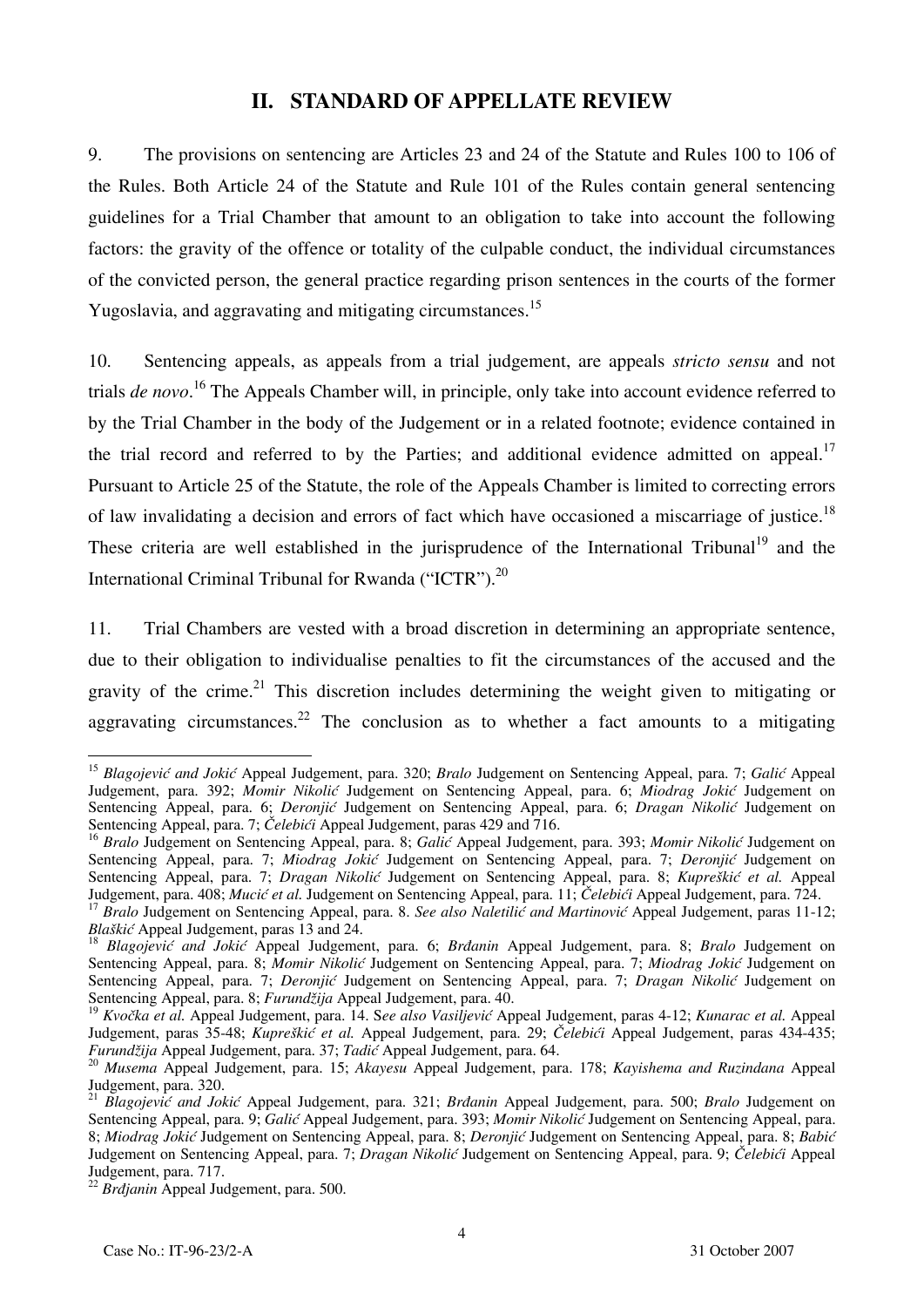circumstance will be reached "on a balance of probabilities".<sup>23</sup> As a general rule, the Appeals Chamber will not revise a sentence unless the Trial Chamber has committed a discernible error in exercising its discretion or has failed to follow the applicable law.<sup>24</sup> It is for the Appellant to demonstrate how the Trial Chamber ventured outside its discretionary framework in imposing his sentence.<sup>25</sup> To show that the Trial Chamber committed a discernible error in exercising its discretion,

the Appellant has to demonstrate that the Trial Chamber gave weight to extraneous or irrelevant considerations, failed to give weight or sufficient weight to relevant considerations, made a clear error as to the facts upon which it exercised its discretion, or that the Trial Chamber's decision was so unreasonable or plainly unjust that the Appeals Chamber is able to infer that the Trial Chamber must have failed to exercise its discretion properly.<sup>26</sup>

 $\overline{1}$ 

<sup>23</sup> *Bralo* Judgement on Sentencing Appeal, para. 8; *Babić* Judgement on Sentencing Appeal, para. 43; *Blaškić* Appeal Judgement, para. 697. See also Čelebići Appeal Judgement, para. 590.<br><sup>24</sup> Blagojević and Jokić Appeal Judgement, paras 137 and 321; Brdanin Appeal Judgement, para. 500; Bralo Judgement

on Sentencing Appeal, para. 9; *Galić* Appeal Judgement, para. 393; *Momir Nikolić* Appeal Judgement on Sentencing Appeal, para. 8; *Miodrag Jokić* Judgement on Sentencing Appeal, para. 8; *Deronjić* Judgement on Sentencing Appeal, para. 8; *Blaškić* Appeal Judgement, para. 680; *Krstić* Appeal Judgement, para. 242; *Kupreškić et al.* Appeal Judgement, para. 408; *Jelisić* Appeal Judgement, para. 99; *Čelebići* Appeal Judgement, para. 725; *Furund`ija* Appeal Judgement, para. 239; *Aleksovski* Appeal Judgement, para. 187; *Tadić* Judgement in Sentencing Appeals, para. 22.

<sup>25</sup> *Br|anin* Appeal Judgement, para. 500; *Bralo* Judgement on Sentencing Appeal, para. 9; *Galić* Appeal Judgement, para. 393; *Momir Nikolić* Judgement on Sentencing Appeal, para. 8; *Miodrag Jokić* Judgement on Sentencing Appeal, para. 8; *Deroniić* Judgement on Sentencing Appeal, para. 8; *Dragan Nikolić* Judgement on Sentencing Appeal, para. 9; *Čelebići* Appeal Judgement, para. 725.

<sup>&</sup>lt;sup>26</sup> Babić Judgement on Sentencing Appeal, para. 44. See also, Blagojević and Jokić Appeal Judgement, paras 137 and 321; *Br|anin* Appeal Judgement, para. 500; *Bralo* Judgement on Sentencing Appeal, para. 9; *Galić* Appeal Judgement, para. 394; *Momir Nikolić* Judgement on Sentencing Appeal, para. 95.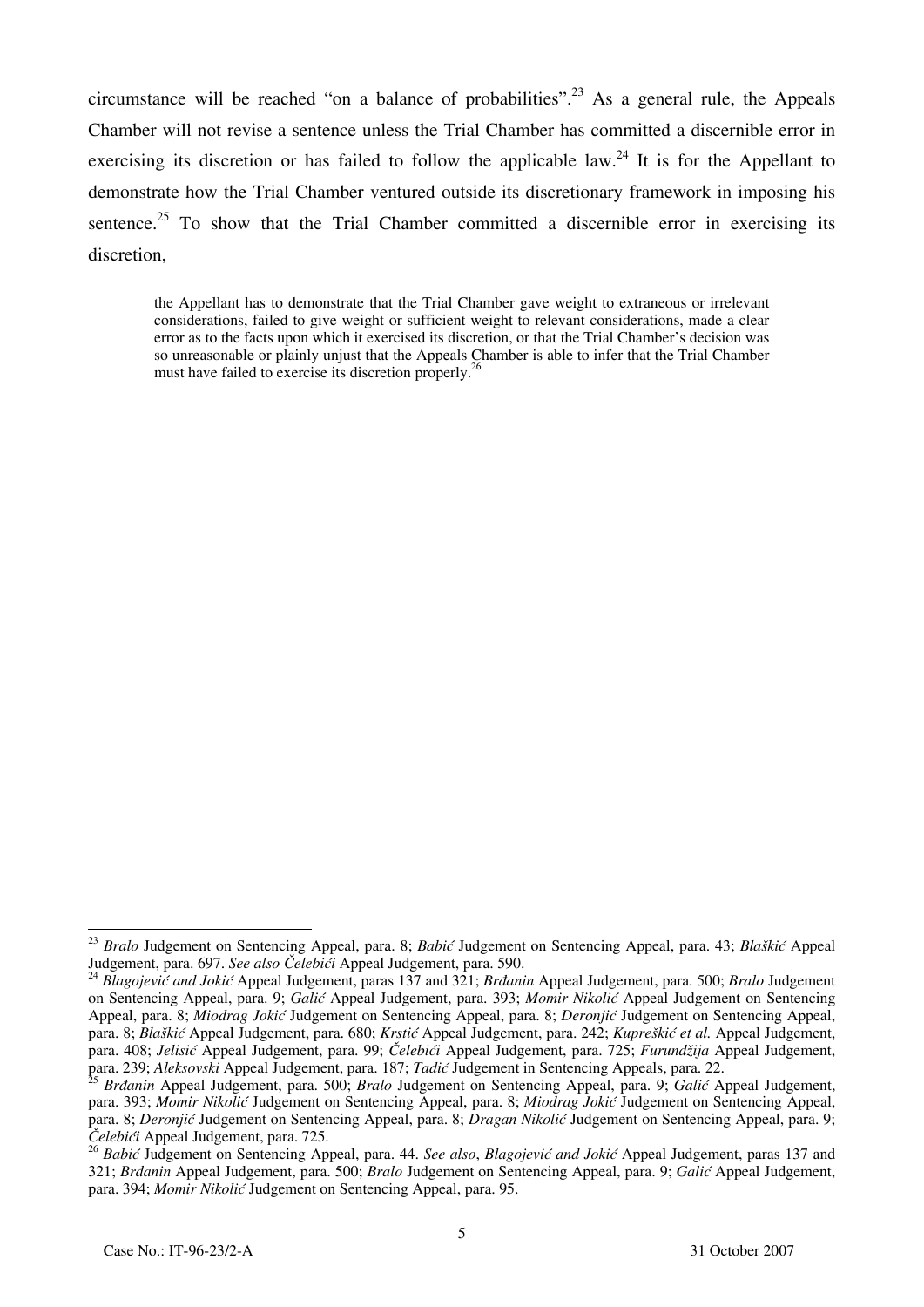# **III. FIRST GROUND OF APPEAL: WHETHER THE TRIAL CHAMBER ERRED BY FAILING TO GIVE PROPER WEIGHT TO SPECIFIC FACTORS IN MITIGATION OF SENTENCE**

12. The Appellant submits that the Trial Chamber erred in failing to adequately assess the mitigating circumstances in the Sentencing Judgement, by giving insufficient weight to, first, the Appellant's admission of guilt and the resulting psychological benefit for victims who will not be required to give evidence; and, second, to the Appellant's cooperation with the Prosecution in general.<sup>27</sup>

#### **A. The Appellant's Guilty Plea and its Effect in Relieving Victims from Testifying**

13. The Appellant submits that his guilty plea is of "extraordinary importance", since it is the first guilty plea in the practice of the International Tribunal in connection with the massive rapes committed during the armed conflict in the Foča municipality.<sup>28</sup> In his view, his admission of guilt in this context is of such importance that it should have been given more weight than that given to guilty pleas in other cases.<sup>29</sup> Whilst recognising that the Trial Chamber took into account the beneficial effects of the guilty plea for the victims,<sup>30</sup> the Appellant argues that the Trial Chamber erred "in not providing a concrete appraisement of this particular circumstance and in not mentioning its significance" in determining the sentence.<sup>31</sup> Moreover, the Appellant submits that the Trial Chamber failed to assess "the expert's findings relating to the psychological benefit for the victims from their non-appearance before the Court and from avoidance of re-living their traumas".<sup>32</sup> In sum, the Appellant is of the view that the Trial Chamber erred in determining the penalty, since it "construed and assessed this circumstance in a generalized manner".<sup>33</sup>

14. The Prosecution responds that the Appellant did not identify any discernible error in the Trial Chamber's consideration of the guilty plea as a mitigating factor and that the Appellant's arguments "are contrary to the principle that the Chamber has discretion in attributing weight to a guilty plea".<sup>34</sup> In particular, the Prosecution submits that "the Trial Chamber was not obliged to separately specify the degree of mitigation arising from the beneficial effects for the victims" and

 $\overline{1}$ 

 $^{27}$  Appellant's Brief, para. 4.

<sup>28</sup> Notice for Leave to Appeal, para. 10; Appellant's Brief, para. 7. *See also*, AT. 10.

<sup>&</sup>lt;sup>29</sup> Appellant's Brief, para. 10. *See also* para. 12, where it is submitted that "it was necessary to accord a concrete and greater importance to this mitigating circumstance, particularly because it was for the first time to happen in the [practice of the International Tribunal]". 30 These beneficial effects are listed in paragraphs 10-11 of the Appellant's Brief.

<sup>&</sup>lt;sup>31</sup> Appellant's Brief, para. 9.

<sup>&</sup>lt;sup>32</sup> Appellant's Brief, para. 9; AT. 11. The report of expert Ana Najman ("Expert Report") is included as Annex C to the Defence Sentencing Brief, 14 February 2007.

<sup>33</sup> Appellant's Brief, para. 13; AT. 9-10.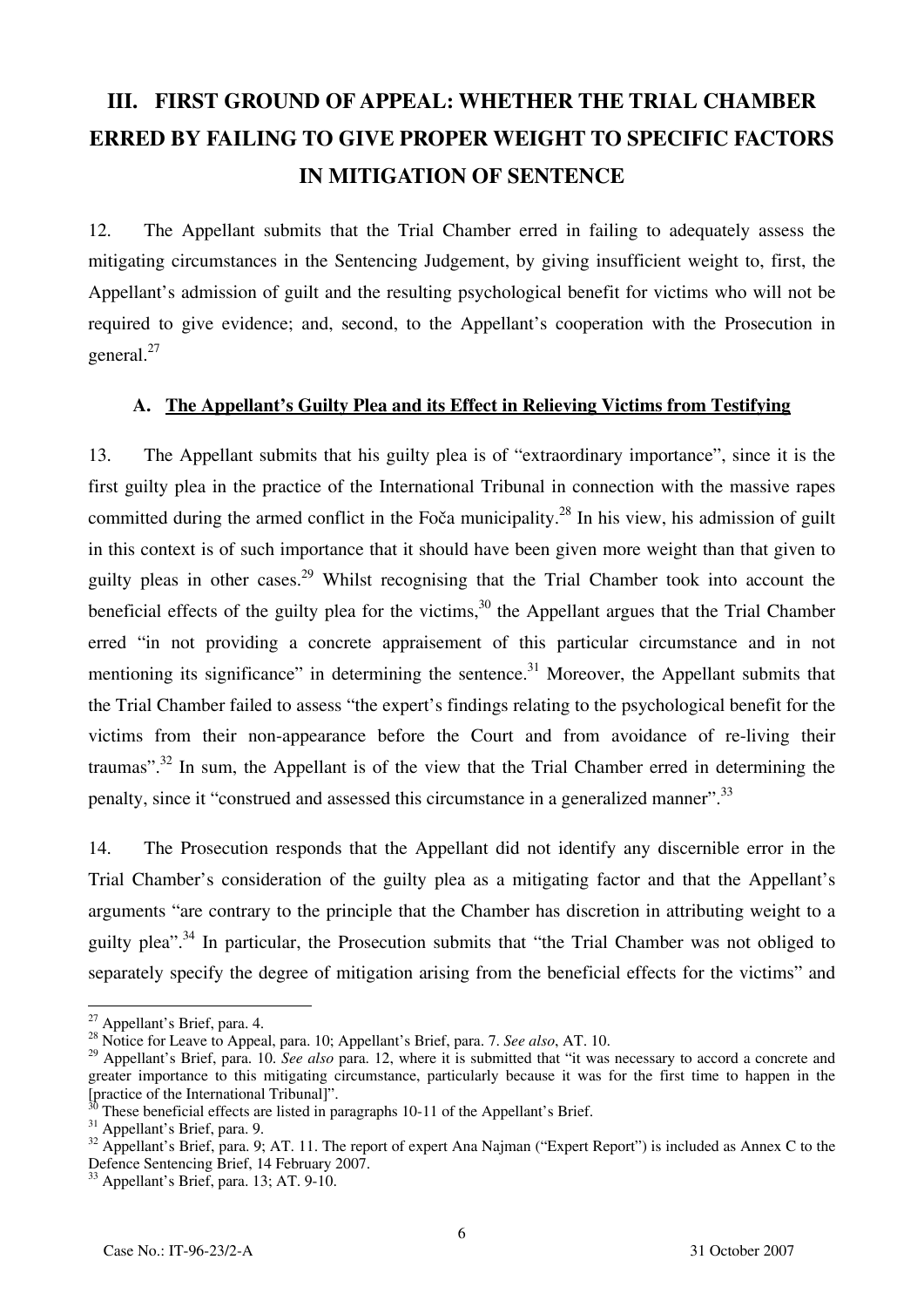that in any event, the Trial Chamber expressly took into account the fact that victims were relieved from testifying.<sup>35</sup> The Prosecution contends that the Trial Chamber did not err by omitting to refer to the Expert Report, since it is not obliged "to set out in detail each and every factor it relied upon" and that, "the Trial Chamber's reasoning is consistent with the expert's conclusion".<sup>36</sup> Moreover, the Prosecution argues that the Trial Chamber did not err by not according more weight to the Appellant's guilty plea on the basis that it is the first one concerning the mass rapes which occurred during the armed conflict in Bosnia and Herzegovina.<sup>37</sup> According to the Prosecution, this assertion is overstated, since three other accused persons before the International Tribunal have pleaded guilty to charges of rape and a fourth admitted that they occurred in the Keraterm Camp.<sup>38</sup> The Prosecution concedes however that the Appellant's guilty plea is the first one concerning the rapes which occurred in the Foča region in 1992.<sup>39</sup> In addition, the Prosecution asserts that the beneficial effect of a guilty plea for the victims must be assessed against the inherent gravity of the offences $40$ and that a "guilty plea does not deserve more weight because it admits particularly traumatising and humiliating crimes".<sup>41</sup>

15. In his Reply Brief, the Appellant restates his views on the weight that should be given to his guilty plea and submits that "precisely because of the nature of the crime the guilty plea has special importance in terms that victims will be relieved of the obligation to testify".<sup>42</sup> He further argues that the Trial Chamber did not attribute adequate importance to the Expert Report relating to the psychological benefit for the victims from their non-appearance before the Court and that this should be given more weight in the present case than in other cases where an accused pleaded guilty since "it needs to be particularly viewed in the light of the nature of emotional sufferings that victims of the rape would experience when testifying."<sup>43</sup>

16. The Appeals Chamber recalls at the outset that the mitigating weight to be attached to a guilty plea lies within the discretion of the Trial Chamber.<sup>44</sup> Therefore, the assessment of the beneficial effects resulting from that guilty plea also lies within such discretion.

- <sup>38</sup> Respondent's Brief, para. 13 and in particular, footnote 39.
- $39$  AT. 24.

 $\overline{a}$ 

<sup>&</sup>lt;sup>34</sup> Respondent's Brief, para. 10.

<sup>&</sup>lt;sup>35</sup> Respondent's Brief, para. 11.

<sup>36</sup> Respondent's Brief, para. 12.

<sup>37</sup> Respondent's Brief, para. 13.

<sup>40</sup> Respondent's Brief, para. 15.

<sup>41</sup> Respondent's Brief, para. 16; AT. 24.

<sup>&</sup>lt;sup>42</sup> Reply Brief, para. 8.

 $^{43}$  Reply Brief, para. 10.

<sup>&</sup>lt;sup>44</sup> Bralo Judgement on Sentencing Appeal, para. 42. See also Momir Nikolić Judgement on Sentencing Appeal, para. 82. *Jelisić* Appeal Judgement, para. 121.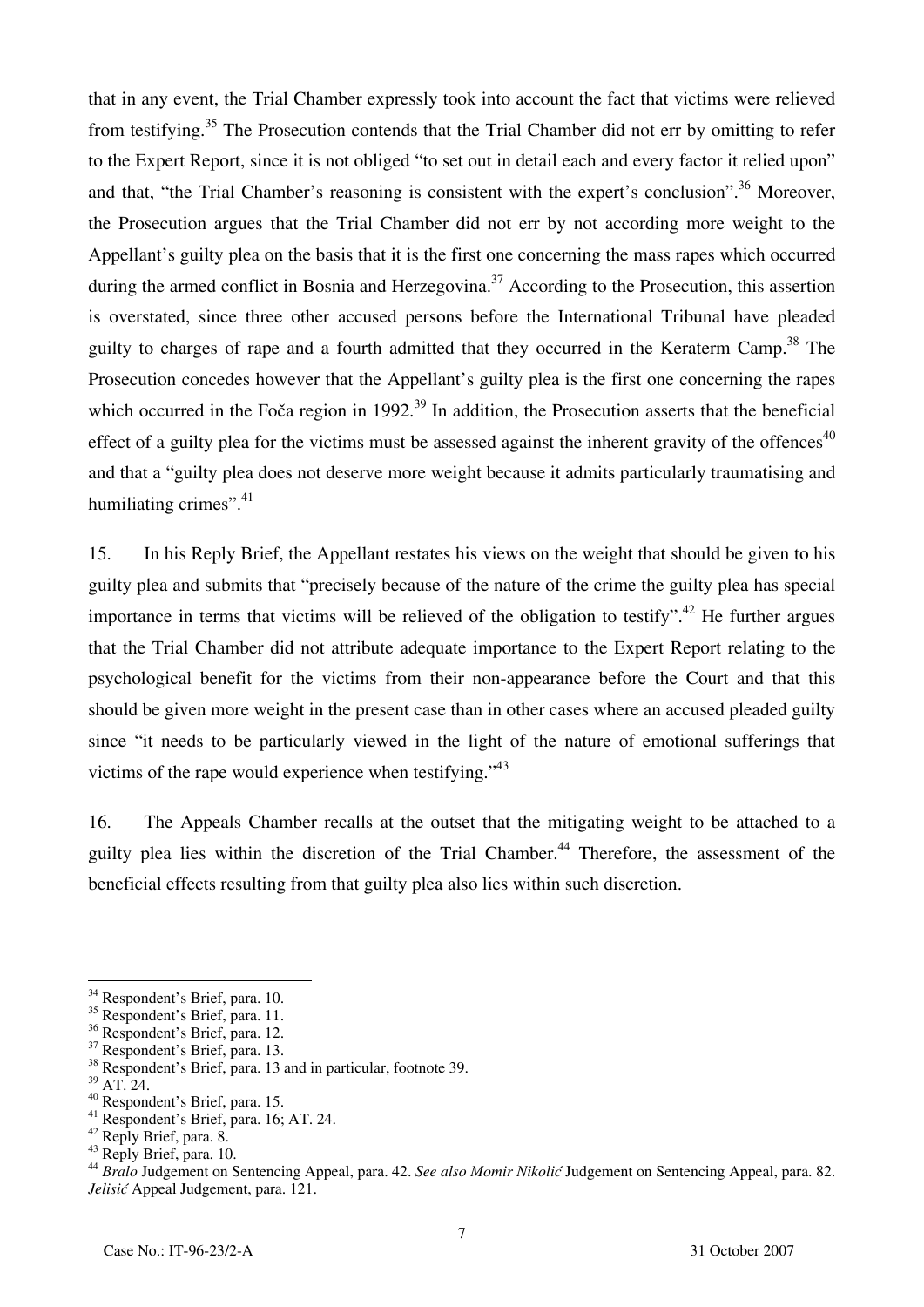17. The parties agree on the fact that the guilty plea and the subsequent relieving effect on victims who will not have to testify before the International Tribunal have been considered as a mitigating factor by the Trial Chamber in the Sentencing Judgement.<sup>45</sup> The Trial Chamber stated in this respect that "the guilty plea can be given considerable weight in mitigation".<sup>46</sup> Moreover, it stated that the fact that a guilty plea involving serious crimes such as torture and rape is likely to save the victims from reliving the trauma through testifying, is an effect that must be taken into consideration when determining the weight in mitigation the guilty plea should be given.<sup>47</sup> Further, the Trial Chamber was cognisant of the fact that the Appellant was the first accused person to admit responsibility for rapes which occurred in the Foča municipality in 1992 and took this factor into consideration, stressing that such an admission was contributing to "the establishment of truth and thereby to reconciliation in the region".<sup>48</sup>

18. The Appeals Chamber finds that the Appellant fails to show that the Trial Chamber gave insufficient weight to this mitigating circumstance. In addition, the Appeals Chamber recalls that, "upon finding that mitigating circumstances have been established, a decision as to the weight to be accorded thereto lies within the discretion of the Trial Chamber".<sup>49</sup> The Appeals Chamber holds that a Trial Chamber is not required to explicitly mention the extent of the mitigating value it grants to a guilty plea.<sup>50</sup> The Appeals Chamber therefore finds that, having considered and given "considerable weight"<sup>51</sup> to the Appellant's guilty plea and its beneficial effects for the victims as well as to the fact that this was the first guilty plea concerning the rapes that occurred "in the region", the Trial Chamber did not commit any discernible error when not specifying the degree of mitigation it accorded to the guilty plea.

19. With regard to the Appellant's submission that the Trial Chamber erred by failing to assess the Expert Report in relation to the psychological benefit for the victims from their non-appearance before the Court,<sup>52</sup> the Appeals Chamber recalls that Trial Chambers, although required to give a reasoned opinion,<sup>53</sup>

[...] are not required to "articulate every step" of their reasoning in reaching particular findings, and failure to list in a judgement "each and every circumstance" placed before them and

 $\overline{\phantom{a}}$ <sup>45</sup> Appellant's Brief, paras 6, 8 and 12; Respondent's Brief, paras 10-13.

<sup>46</sup> Sentencing Judgement, para. 46. *See also* para. 68, where the Trial Chamber states that it "has given considerable weight to Mr. Zelenović's guilty plea".

<sup>47</sup> Sentencing Judgement, para. 49.

<sup>48</sup> Sentencing Judgement, para. 48.

<sup>&</sup>lt;sup>49</sup> Miodrag Jokić Judgement on Sentencing Appeal, para. 57; *Bralo* Judgement on Sentencing Appeal, para. 84. See also *Babić* Judgement on Sentencing Appeal, para. 44.

<sup>50</sup> *See* for cooperation with the Prosecution as a mitigating factor, *Blaškić* Appeal Judgement, para. 702.

<sup>51</sup> Sentencing Judgement, paras 46 and 68. *See also* para. 56, where the Trial Chamber held that the Appellant's guilty plea was one of the main mitigating circumstances in this case.

Appellant's Brief, para. 9; AT. 11.

<sup>&</sup>lt;sup>53</sup> Art. 23(2) of the Statute and Rule 98*ter*(C) of the Rules. *See also Kordić and Čerkez* Appeal Judgement, para. 383.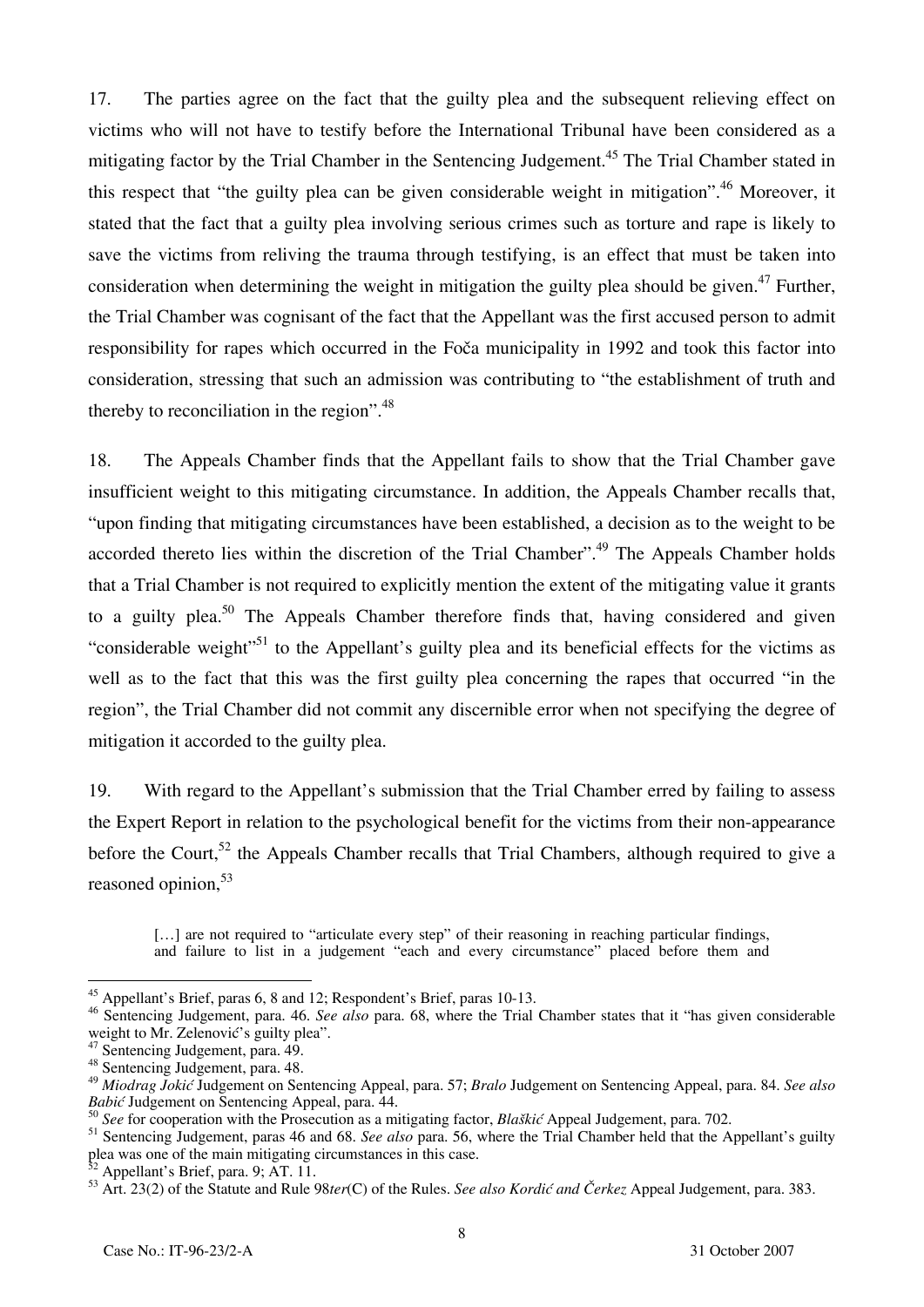considered "does not necessarily mean that [they] either ignored or failed to evaluate the factor in question.<sup>54</sup>

In any event, the transcript of the sentencing hearing held on 23 February 2007 shows that the Expert Report was discussed by the parties and duly taken into consideration by the Trial Chamber.<sup>55</sup> Furthermore, the Appeals Chamber finds that the Trial Chamber's reasoning according to which "a guilty plea is likely to save the victims from reliving the trauma through testifying"<sup>56</sup> is reflective of the Expert Report's conclusion that "by his admitting the committed offence the accused frees the victims from testifying, from painful confrontation and retraumatization".<sup>57</sup>

20. Consequently, this part of the Appellant's first ground of appeal is dismissed.

#### **B. The Appellant's Cooperation with the Prosecution**

21. The Appellant alleges that according to the Plea Agreement, the cooperation which he is obliged to only relates to "the proceedings against the co-accused or in other cases where charges encompass [...] known persons and events."<sup>58</sup> The Appellant submits that he nonetheless agreed to provide cooperation and information that went beyond the scope of the obligation he assumed.<sup>59</sup> Consequently, the Appellant submits that the Trial Chamber erred in the Sentencing Judgement, "when it characterized the cooperation offered by Mr. Zelenović [...] as 'some initial cooperation'" and gave this circumstance less importance than it deserved.<sup>60</sup>

22. The Prosecution responds that the Trial Chamber considered both the Appellant's commitment to cooperate and the cooperation he has already given and that the Appellant failed to show that the Trial Chamber discernibly erred in giving weight in mitigation to his cooperation with the Prosecution.<sup>61</sup> Moreover, the Prosecution contests the Appellant's interpretation of the extent of the obligation to cooperate contained in the Plea Agreement and submits that, "the Trial Chamber gave Zelenović credit for making a full commitment to co-operate and treated this as one of the 'main' mitigating circumstances".<sup>62</sup> Therefore, the Prosecution submits that the Appellant did not

 $\overline{a}$ 

<sup>&</sup>lt;sup>54</sup> Babić Judgement on Sentencing Appeal, para. 43 (footnote omitted) quoting *Kupreškić et al.* Appeal Judgement, para. 458.

 $^{55}$  T. 500; T. 501; T. 512; T. 518.

<sup>56</sup> Sentencing Judgement, para. 49.

<sup>&</sup>lt;sup>57</sup> Expert Report, p. 13.

<sup>&</sup>lt;sup>58</sup> Appellant's Brief, para. 17. The Appeals Chamber notes that a large portion of the Appellant's submissions with respect to his cooperation with the Prosecution has been filed confidentially. By motion filed on 11 October 2007, the Appellant requested that the Appeals Chamber maintain the confidentiality of paragraphs 18-21 of the Appellant's Brief, as well as allow the parties to discuss the issue of cooperation in private session during the appeals hearing of 15 October 2007. *See* Defence Response on "Questions to the Parties for Appeal Hearing on 15 October 2007" with Annex, 11 October 2007. The Prosecution agreed with the Appellant's request, AT. 25.

<sup>59</sup> Reply Brief, para. 14.

<sup>60</sup> Appellant's Brief, para. 22.

<sup>&</sup>lt;sup>61</sup> Respondent's Brief, paras 18-19.

<sup>62</sup> Respondent's Brief, para. 23.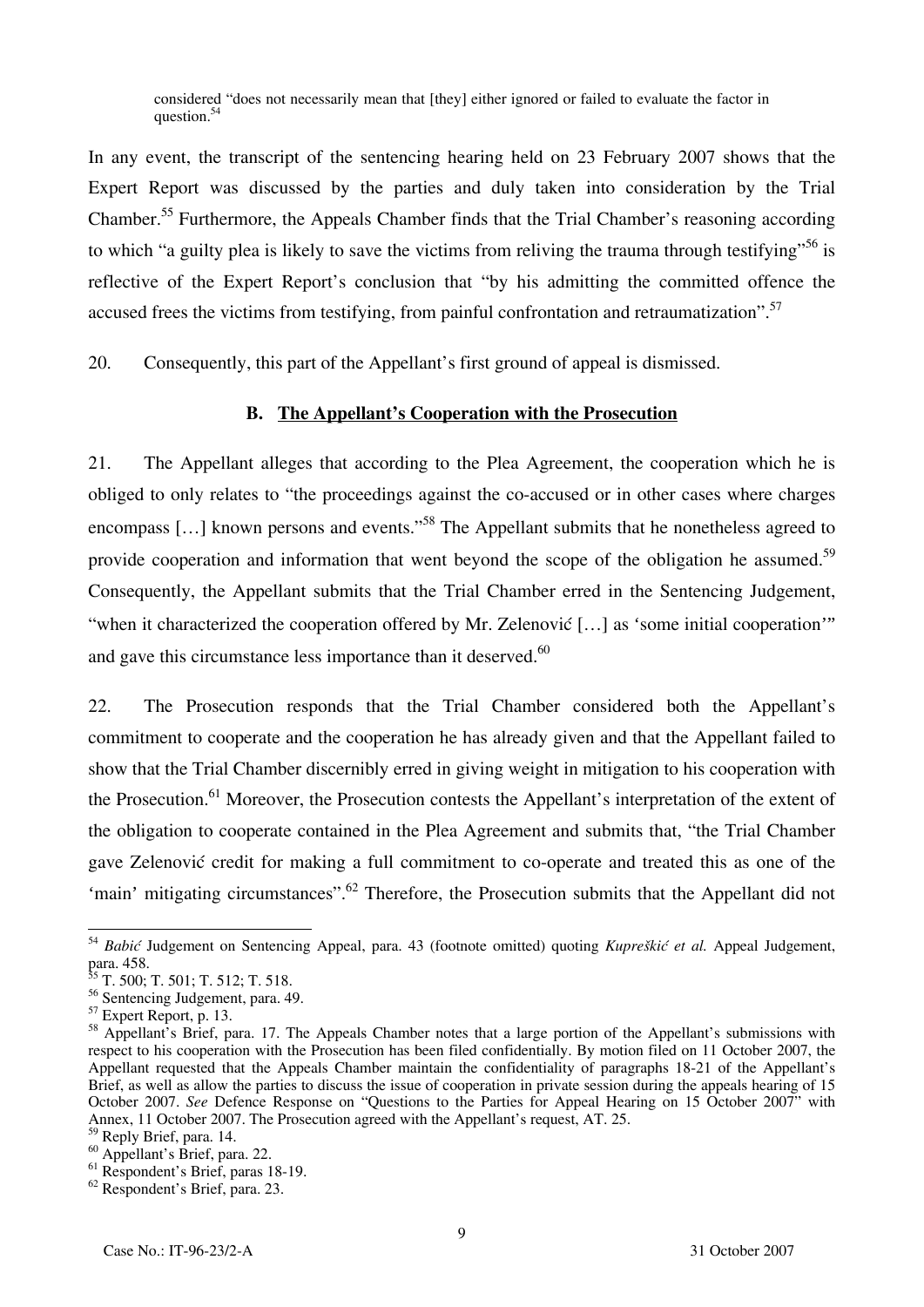demonstrate that the Trial Chamber underestimated the value of his promised or actual cooperation with the Prosecution. $63$ 

23. In his Reply Brief, the Appellant maintains that his "readiness to cooperate went beyond the scope of the established obligations".<sup>64</sup> Therefore, the Appellant upholds that the Trial Chamber erred when assessing his cooperation as "initial", rather than "substantial", and in not attributing it sufficient weight in mitigation of sentence.<sup>65</sup>

24. The Appeals Chamber recalls that substantial cooperation with the Prosecution is the only mitigating circumstance expressly mentioned in the Rules.<sup>66</sup> However, what constitutes "substantial" cooperation" is not defined by the Rules. It is within the Trial Chamber's discretion to evaluate the extent and the nature of the accused's cooperation<sup>67</sup> and to determine the weight, if any, it should be accorded in mitigation.<sup>68</sup> As correctly noted by the Trial Chamber, an accused's cooperation does not need to be substantial<sup>69</sup> for it to be taken into account as a mitigating circumstance.<sup>70</sup>

25. The Appeals Chamber notes that the Plea Agreement does not specify the exact content of the Appellant's obligation to cooperate, but rather defines this obligation in broad terms.<sup>71</sup> According to the Plea Agreement, the Appellant agrees,

to co-operate with, and to provide truthful and complete information to the Office of the Prosecutor whenever requested. In accordance with such co-operation, Dragan Zelenović agrees to meet as often as necessary with members of the Office of the Prosecutor in order to provide them with full and complete information and evidence that is known to him. Mr. Zelenovic agrees to be truthful and candid, and to freely answer all questions put to him by members of the Office of the Prosecutor.<sup>72</sup>

Therefore, the Appeals Chamber finds that the Appellant did not prove that his cooperation with the Prosecution went "beyond the scope of the established obligations"<sup>73</sup> and "as such represents" substantial co-operation". $74$ 

 $\overline{a}$ <sup>63</sup> Respondent's Brief, para. 24.

 $64$  Reply Brief, para. 11.

<sup>&</sup>lt;sup>65</sup> Reply Brief, para. 14.

 $66$  See Rule 101(B)(ii) of the Rules.

<sup>&</sup>lt;sup>67</sup> Bralo Judgement on Sentencing Appeal, para. 51. See also Jelisić Appeal Judgement, para. 124.

<sup>&</sup>lt;sup>68</sup> Bralo Judgement on Sentencing Appeal, para. 51; *Momir Nikolić* Judgement on Sentencing Appeal, para. 91. See also *Jelisić* Appeal Judgement, para. 126.<br><sup>69</sup> See Rule 101(B)(ii) of the Rules.

<sup>69</sup> *See* Rule 101(B)(ii) of the Rules. 70 Sentencing Judgement, para. 52. *See also Bralo* Judgement on Sentencing Appeal, para. 51; *Dragan Nikoli}*  Judgement on Sentencing Appeal, para. 66; *Vasiljevi<sup>ć</sup>* Appeal Judgement, para. 180. 71 Plea Agreement, para. 9.

 $\frac{72}{72}$  Plea Agreement, para. 9, as quoted in the Sentencing Judgement, para. 52.<br> $\frac{73}{73}$  Reply Brief, para. 11.

<sup>&</sup>lt;sup>74</sup> Reply Brief, para. 14.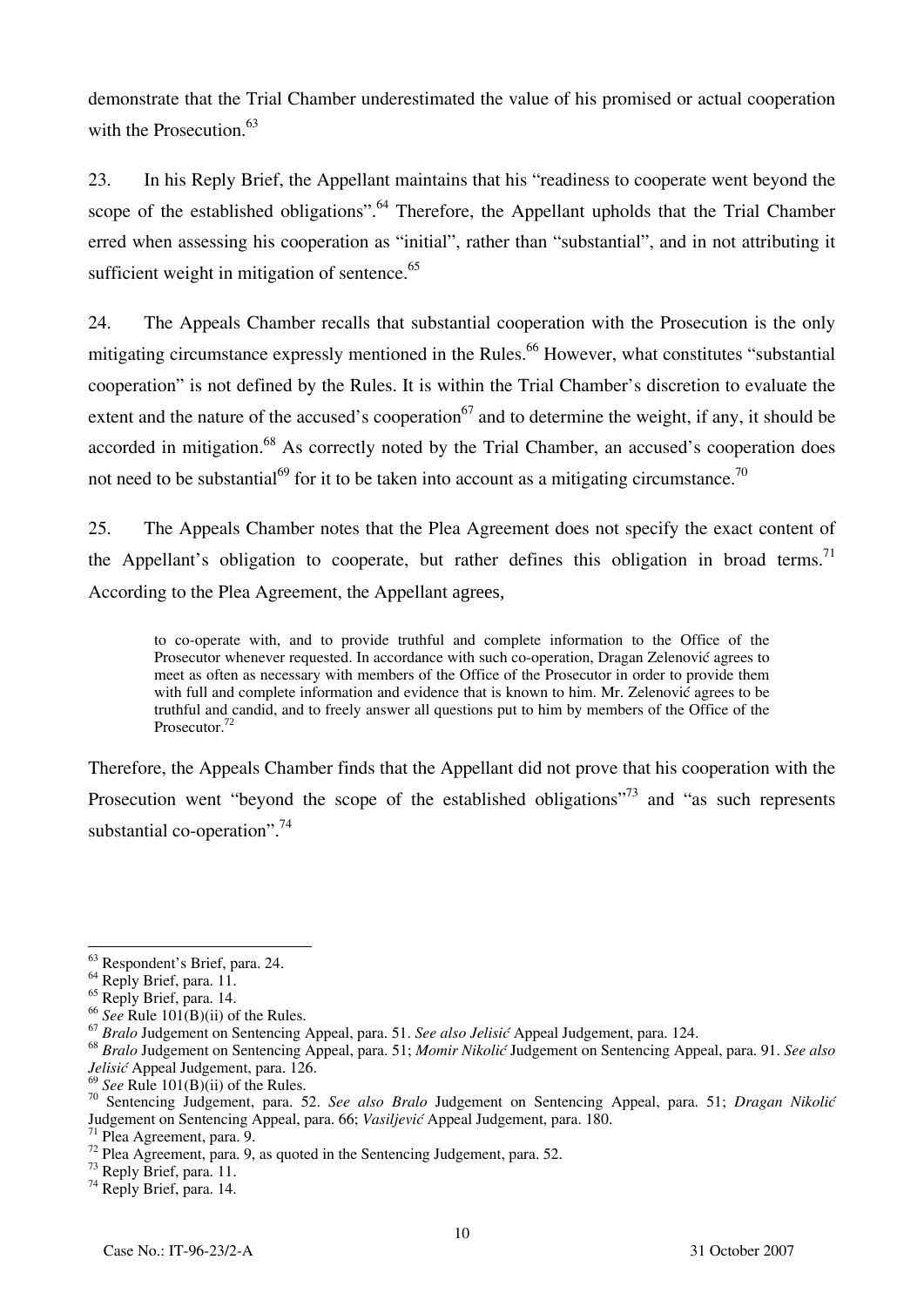26. In relation to the Appellant's submission that the Trial Chamber erred when considering his cooperation with the Prosecution as merely "some initial cooperation", the Appeals Chamber notes the Trial Chamber's finding that, regardless of the initial or substantial character of the cooperation,

it is the *commitment* to cooperate *as well as* actual cooperation, even if due to the particular experiences of the convicted person his or her full and sincere assistance is judged to be of little or no value to ongoing investigations or trials, that determines the weight that should be attached to this factor.75

The Trial Chamber further found that the Appellant's commitment to cooperate with the Prosecution was one of the "main mitigating circumstances in this case".<sup>76</sup> Hence, the Appeals Chamber is satisfied that the Trial Chamber did not commit a discernible error when considering the scope of the Appellant's cooperation with the Prosecution in mitigation of the sentence.

27. For the foregoing reasons, the Appellant's first ground of appeal is dismissed.

 $\overline{a}$ 

 $75$  Sentencing Judgement, para. 52 (footnote omitted; emphases added).

<sup>76</sup> Sentencing Judgement, para. 56.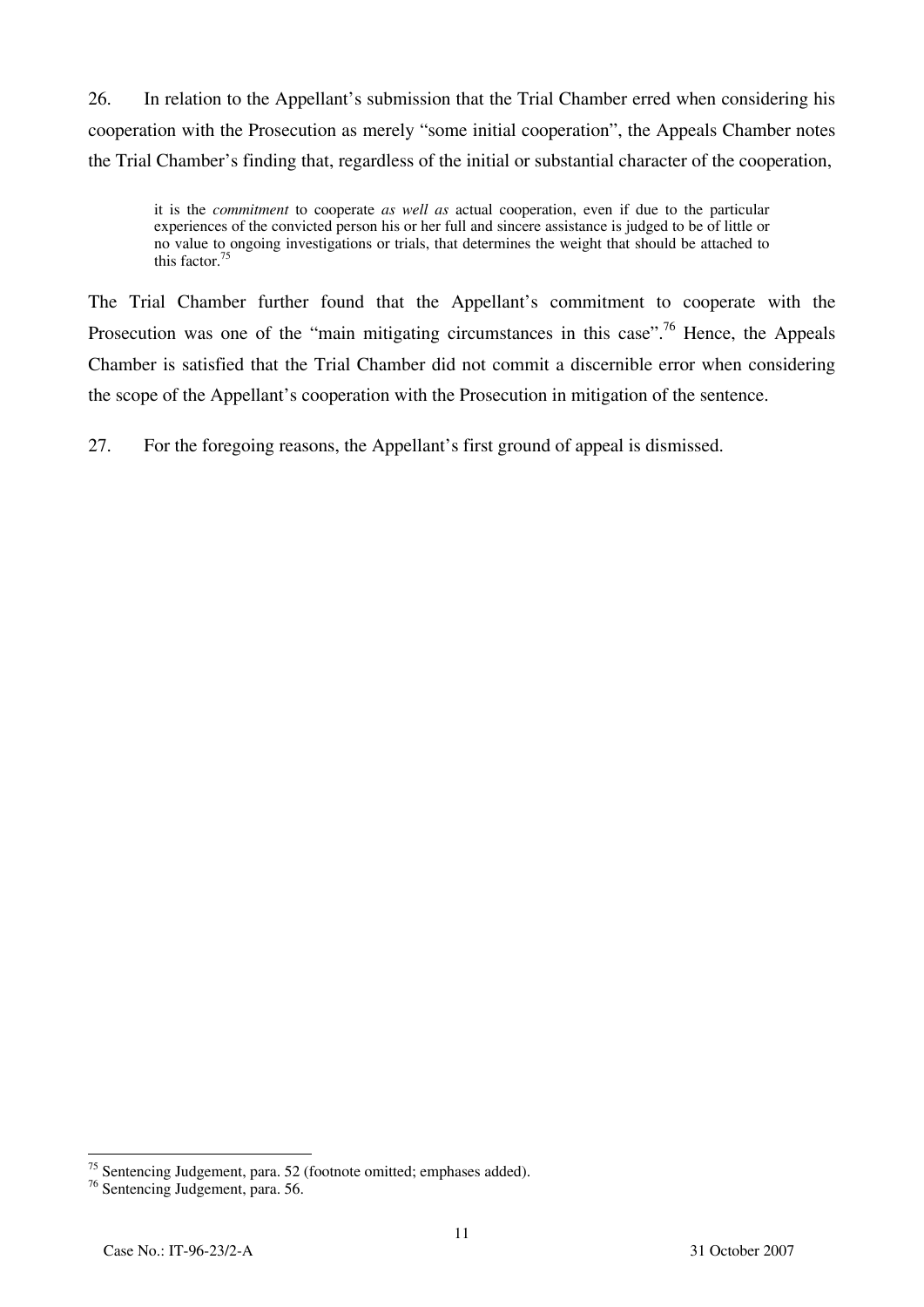# **IV. SECOND GROUND OF APPEAL: WHETHER THE STANKOVIC APPEAL JUDGEMENT RENDERED BY THE STATE COURT OF BOSNIA AND HERZEGOVINA SHOULD HAVE BEEN TAKEN INTO CONSIDERATION IN DETERMINING THE SENTENCE**

28. This ground of appeal is based on the Appellant's contention that the Trial Chamber should have taken into account the appeal judgement in the case of *Prosecutor v. Radovan Stankovic*<sup>77</sup> before the State Court of Bosnia and Herzegovina in determining the sentence against the Appellant. He argues that whilst it was possible for the Trial Chamber to learn about the *Stanković* Appeal Judgement, which was rendered on 28 March 2007 and "submitted to the first-instance court" on 17 April 2007, it did not take this judgement into account for the reason that the case was still under appeal.<sup>78</sup>

29. The Trial Chamber "refrained from taking guidance from [the *Stanković*] case",<sup>79</sup> having considered the arguments of the parties and "in particular the fact that the judgement in the *Stanković* case [was] under appeal."<sup>80</sup> The Appeals Chamber finds that the Appellant does not demonstrate that the Trial Chamber erred in this respect. Both parties agree that the *Stanković* Appeal Judgement was only made public on 17 April 2007,<sup>81</sup> which occured after the rendering of the Sentencing Judgement in the present case. Hence, the Appellant does not substantiate his allegation that it was possible for the Trial Chamber to learn about the *Stanković* Appeal Judgement prior to the rendering of the Sentencing Judgement.

30. For the foregoing reasons, the Appellant's second ground of appeal is dismissed.

 $\overline{a}$ <sup>77</sup> Appellant's Brief, paras 25, 27; *Prosecutor v. Radovan Stanković* Case No. X-KRŽ-05/70, Panel of the Appellate Division, Appeal Judgement, 28 March 2007 (State Court of Bosnia and Herzegovina) ("Stanković Appeal Judgement").

<sup>&</sup>lt;sup>78</sup> Notice for Leave to Appeal, para. 15.

<sup>79</sup> Trial Judgement, para. 69.

<sup>80</sup> Trial Judgement, para. 69.

<sup>&</sup>lt;sup>81</sup> Confidential Defence Response on "Questions to the Parties for Appeal Hearing on 15 October 2007" with Public Annex, 11 October 2007, para. 9. For the Prosecution, *see* AT. 31. The Appeals Chamber notes that, during the appeal hearing, Counsel for the Appellant argued that the Trial Chamber should have taken into account the first instance Judgement in *Prosecutor v. Radovan Stanković* (AT. 46-47). The Appeals Chamber declines to consider this argument as it was raised for the first time during the appeal hearing and falls outside the scope of the arguments raised in the Appellant's Notice for Leave to Appeal. In any event, the Appeals Chamber is of the view that the first instance Judgement in *Stanković* would not have assisted the Appellant in making his case.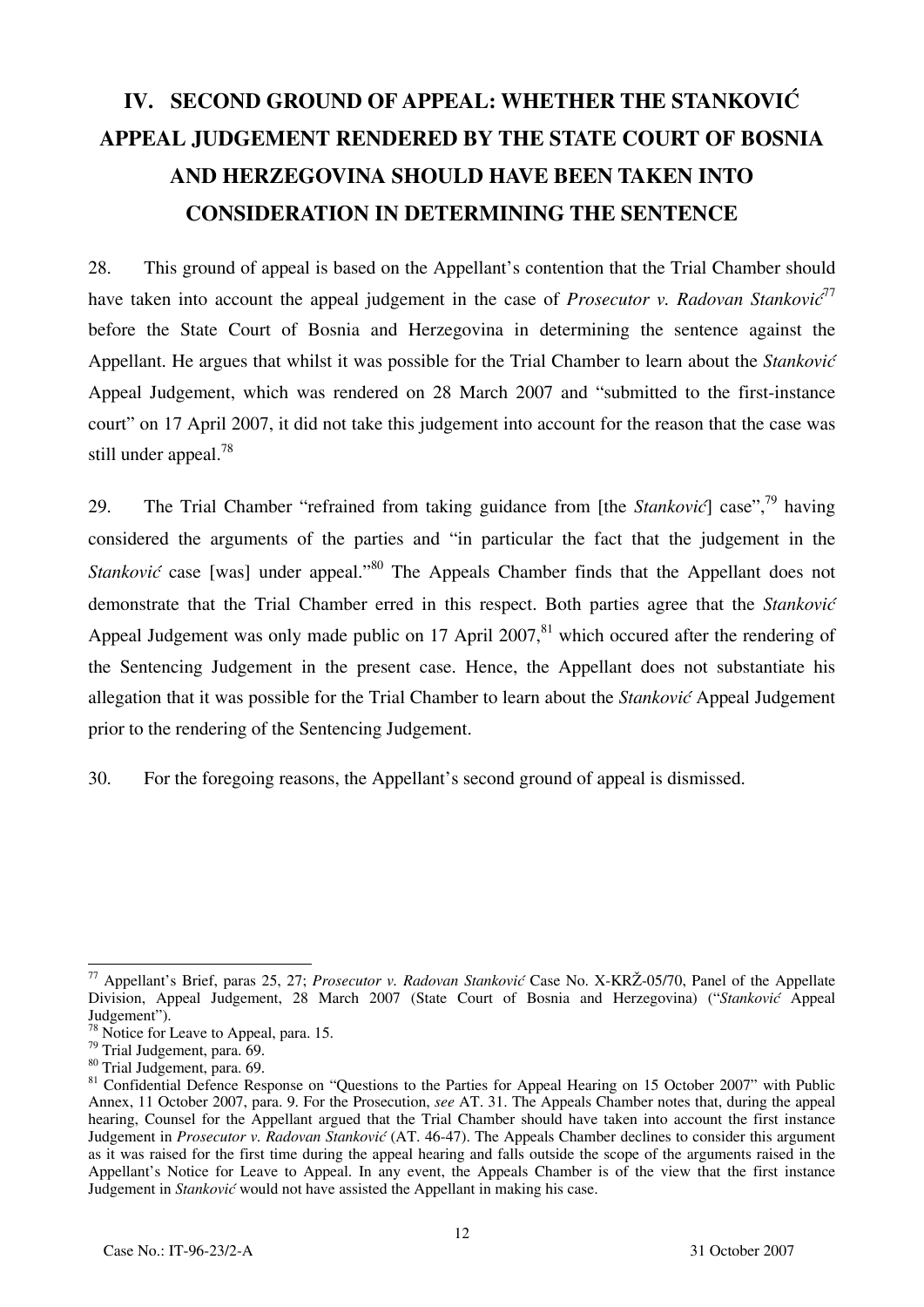## **V. DISPOSITION**

For the foregoing reasons, **THE APPEALS CHAMBER**, unanimously

**PURSUANT** to Article 25 of the Statute and Rules 117 and 118 of the Rules;

**NOTING** the respective written submissions of the Parties and the oral arguments they presented at the appeal hearing of 15 October 2007;

**SITTING** in open session;

**DISMISSES** the Appellant's grounds of appeal;

**AFFIRMS** the sentence of 15 (fifteen) years' imprisonment as imposed by the Trial Chamber, subject to credit being given under Rule 101(C) of the Rules for the time Dragan Zelenović has already spent in detention since 22 August 2005; and

**ORDERS** in accordance with Rule 103(C) and Rule 107 of the Rules, that the Appellant is to remain in the custody of the International Tribunal pending the finalisation of arrangements for his transfer to the State in which his sentence will be served.

Done in English and French, the English text being authoritative.

Dated this 31<sup>st</sup> day of October 2007 at The Hague, The Netherlands.

 Liu Daqun Mohamed Shahabuddeen Mehmet Güney Presiding Judge Judge Judge Judge Judge Judge Judge Judge Judge Judge Judge Judge Judge Judge Judge Judge Judge Judge Judge Judge Judge Judge Judge Judge Judge Judge Judge Judge Judge Judge Judge Judge Judge Judge Judge Ju

\_\_\_\_\_\_\_\_\_\_\_\_\_\_\_\_\_ \_\_\_\_\_\_\_\_\_\_\_\_\_\_\_\_\_\_\_\_ \_\_\_\_\_\_\_\_\_\_\_\_\_\_\_\_\_

Andrésia Vaz Wolfgang Schomburg

Judge Judge

## [**Seal of the International Tribunal**]

 $\mathcal{L}_\text{max}$  , and the contract of the contract of the contract of the contract of the contract of the contract of the contract of the contract of the contract of the contract of the contract of the contract of the contr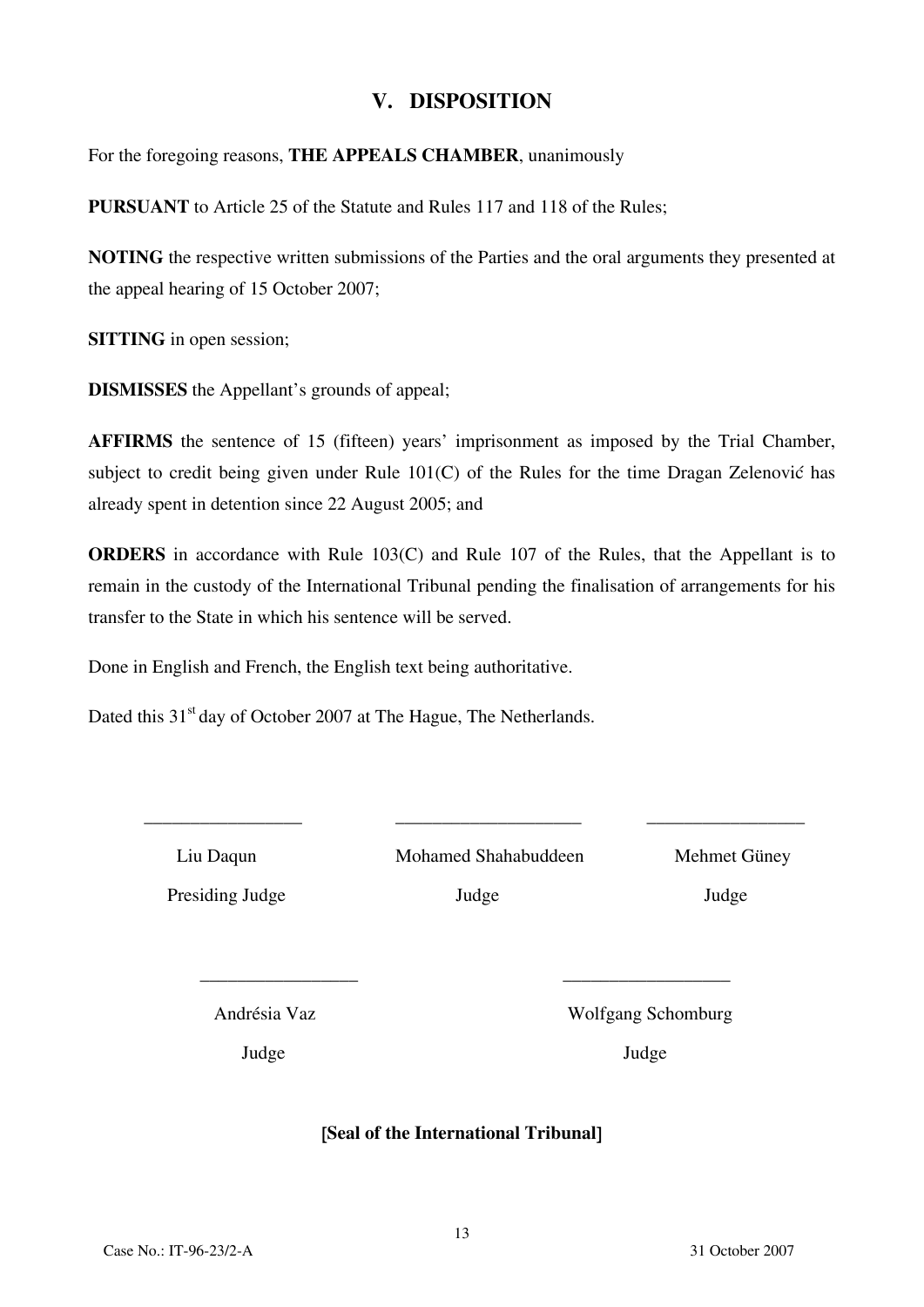## **VI. ANNEX A: PROCEDURAL BACKGROUND**

#### **A. Filing of the appeal submissions**

31. The Appellant filed a "Defence Notice for Leave to Appeal Sentencing Judgement" on 27 April 2007.<sup>82</sup> The Appellant's Brief was filed on 25 May 2007<sup>83</sup> and the Respondent's Brief on 25 June  $2007$ .<sup>84</sup> The Appellant filed his Reply Brief on 3 July  $2007$ .<sup>85</sup>

#### **B. Composition of the Appeals Chamber**

32. By order of 2 May 2007, the President of the International Tribunal, Judge Fausto Pocar, designated the following Judges to hear the present appeal: Judge Mohamed Shahabuddeen, Judge Mehmet Güney, Judge Liu Daqun, Judge Andrésia Vaz and Judge Wolfgang Schomburg.<sup>86</sup> On 24 July 2007, having been elected as Presiding Judge in the present appeal pursuant to Rule 22(B) of the Rules, Judge Liu Daqun issued an order designating himself as the Pre-Appeal Judge with responsibility for all pre-appeal proceedings in this case, in accordance with Rules 65*ter* and 107 of the Rules.<sup>87</sup>

#### **C. Substantive motions**

33. On 3 May 2007, the Prosecution filed a motion requesting the Appeals Chamber to consider the Defence's Notice for Leave to Appeal<sup>88</sup> as the notice of appeal required under Rule 108 of the Rules and to consequently determine the deadlines for the remainder of the briefing in this appeal based on the date of the Notice for Leave to Appeal, namely 27 April 2007.<sup>89</sup> In the Appellant's Brief, the Appellant did not take a position regarding the request made to the Appeals Chamber in the Prosecution Motion. In the Scheduling Order of 24 July 2007, the Pre-Appeal Judge granted the Prosecution's request and confirmed that the Notice for Leave to Appeal constituted the notice of appeal required under Rule 108 of the Rules. $90$ 

34. On 18 July 2007, the Prosecution filed a confidential motion requesting the Appeals Chamber to strike out portions of the Reply Brief "because they are not supported by evidence in

 $\overline{a}$ <sup>82</sup> Defence Notice for Leave to Appeal Sentencing Judgment, 27 April 2007.<br><sup>83</sup> Defence Appeal on Sentencing Judgement, 25 May 2007.

<sup>&</sup>lt;sup>84</sup> Prosecution's Response Brief, 25 June 2007.

<sup>&</sup>lt;sup>85</sup> Defence Reply to "Prosecution Response Brief", 3 July 2007.

<sup>&</sup>lt;sup>86</sup> Order Assigning Judges to a Case Before the Appeals Chamber, 2 May 2007.

<sup>87</sup> Order Designating Pre-Appeal Judge, 24 July 2007.

<sup>88</sup> Prosecution Motion Concerning "Defence Notice for Leave to Appeal Sentencing Judgement", 3 May 2007.

<sup>89</sup> Prosecution Motion, paras 1 and 5.

<sup>90</sup> Scheduling Order, 24 July 2007.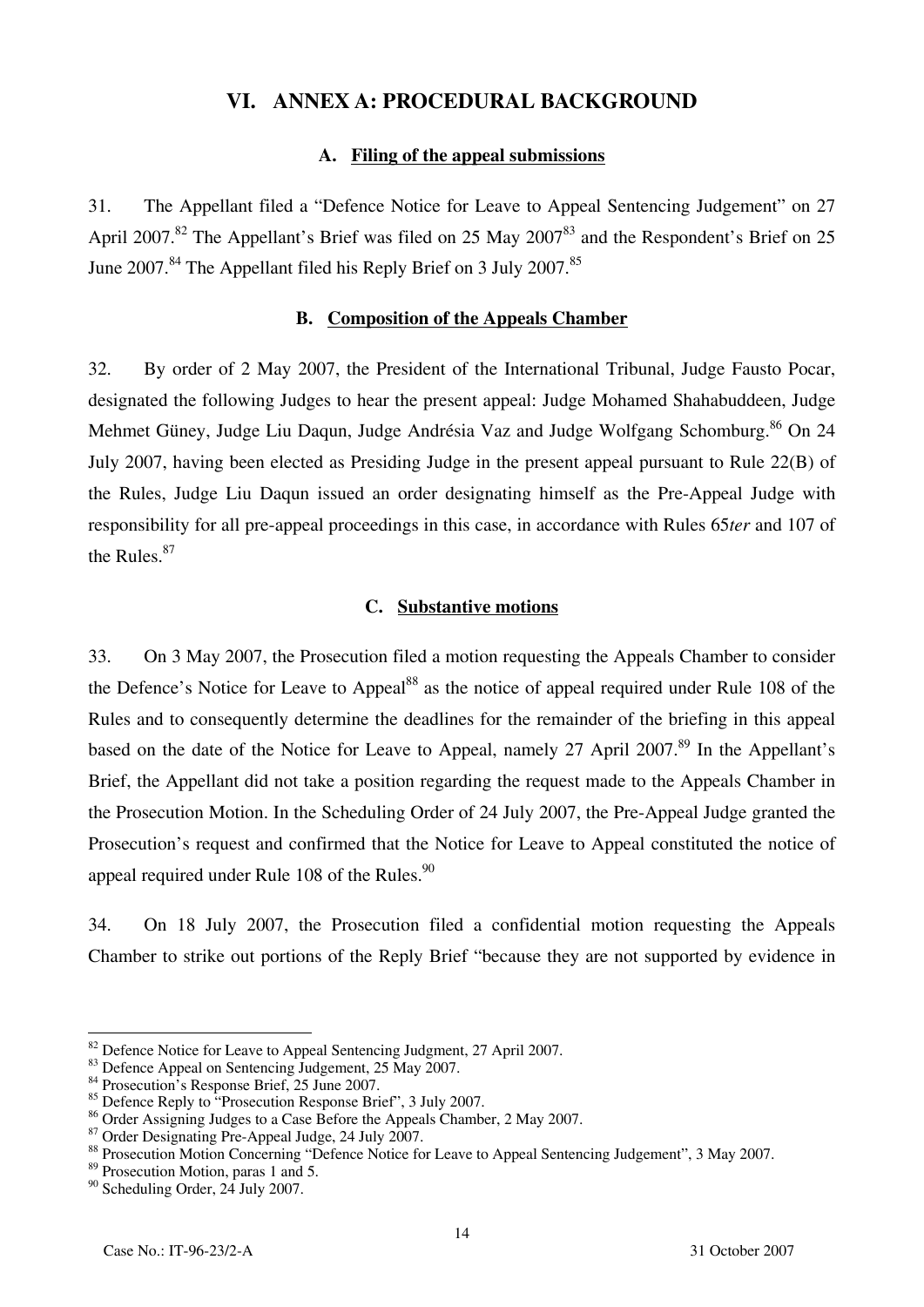the record and he has not sought to adduce additional evidence to support them under Rule 115"<sup>91</sup> of the Rules. The Appellant responded on 31 July 2007.<sup>92</sup> The Prosecution filed its reply on 6 August 2007.<sup>93</sup> On 6 September 2007, the Appeals Chamber issued its confidential Decision on Prosecution Motion to Strike Portions of the Appellant's Reply, partially granting the Prosecution's request and striking the last two sentences of paragraph 13 of the Reply Brief.

#### **D. Status Conference**

35. In accordance with Rule 65*bis*(B) of the Rules, a status conference was held on 27 August 2007.<sup>94</sup>

#### **E. Appeal Hearing**

36. Pursuant to the Scheduling Order of 20 September 2007, the hearing on the merits of the appeal took place on 15 October 2007.

 $\overline{a}$ 

<sup>&</sup>lt;sup>91</sup> Prosecution Motion to Strike Portions of Appellant's Reply (confidential), 18 July 2007, para. 1.

<sup>&</sup>lt;sup>92</sup> Defence Response to Prosecution Motion to Strike Portions of Appellant's Reply (confidential), 31 July 2007.

<sup>&</sup>lt;sup>93</sup> Prosecution Reply to Defence Response to Prosecution Motion to Strike Portions of Appellant's Reply (confidential), 6 August 2007.

 $\frac{94}{94}$  Scheduling Order, 24 July 2007. During the status conference, the Pre-Appeal Judge asked the Appellant about his health condition during detention, AT. 3. In order for the information to be complete, the Appellant submitted the Defence Notice Regarding Health Condition of the Accused Dragan Zelenović with Confidential Annex, 11 October 2007. The issue was further mentioned by the Appellant in his final word at the end of the appeal hearing, AT. 49.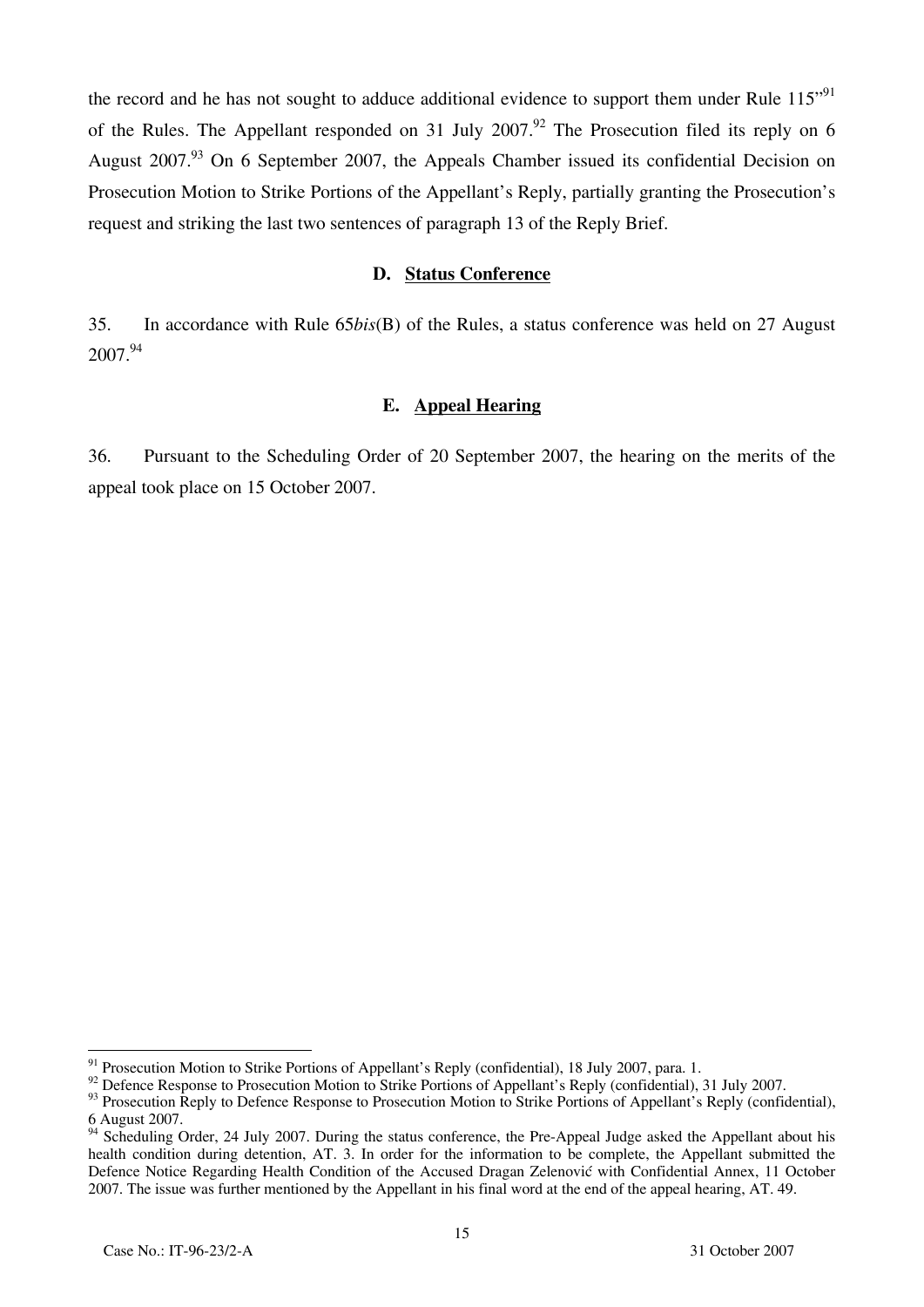## **VII. ANNEX B: GLOSSARY OF TERMS**

## **A. List of Cited Court Decisions**

#### 1. ICTY

#### **ALEKSOVSKI**

*Prosecutor v. Zlatko Aleksovski*, Case No. IT-95-14/1-A, Judgement, 24 March 2000 ("*Aleksovski* Appeal Judgement").

## **BABIĆ**

*Prosecutor v. Milan Babić*, Case No. IT-03-72-A, Sentencing Judgement, 18 July 2005 ("*Babić* Judgement on Sentencing Appeal").

## **BLAGOJEVIĆ & JOKIĆ**

*Prosecutor v. Vidoje Blagojeviæ & Dragan Jokiæ,* Case No IT-02-60-A, Judgement, 9 May 2007 ("*Blagojević and Jokić* Appeal Judgement").

## **BLAŠKIĆ**

*Prosecutor v. Tihomir Blaškić*, Case No. IT-95-14-A, Judgement, 29 July 2004 ("*Blaškić* Appeal Judgement").

## **BRALO**

*Prosecutor v. Miroslav Bralo*, Case No. IT-95-17-A, Judgement on Sentencing Appeal, 2 April 2007 ("*Bralo* Judgement on Sentencing Appeal").

#### **BRĐANIN**

*Prosecutor v. Radoslav Brđanin*, Case No. It-99-36-A, Judgement, 3 April 2007 (*Brđanin* Appeal Judgement).

## **"ČELEBIĆI"**

*Prosecutor v. Zejnil Delalić, Zdravko Mucić, a.k.a. "Pavo", Hazim Delić and Esad Landžo, a.k.a. "Zenga"*, Case No. IT-96-21-A, Judgement, 20 February 2001 ("*Čelebići* Appeal Judgement").

## **DERONJIĆ**

*Prosecutor v. Miroslav Deronjić*, Case No. IT-02-61-A, Judgement on Sentencing Appeal, 20 July 2005 ("*Deronjić* Judgement on Sentencing Appeal").

#### **FURUNDŽIJA**

*Prosecutor v. Anto Furundžija*, Case No. IT-95-17/1-A, Judgement, 21 July 2000 ("*Furundžija* Appeal Judgement").

## **GALIĆ**

*Prosecutor v. Stanislav Galić*, Case No. IT-98-29-A, Judgement, 30 November 2006 ("*Galić* Appeal Judgement").

#### **JELISIĆ**

*Prosecutor v. Goran Jelisić*, Case No. IT-95-10-A, Judgement, 5 July 2001 ("*Jelisić* Appeal Judgement").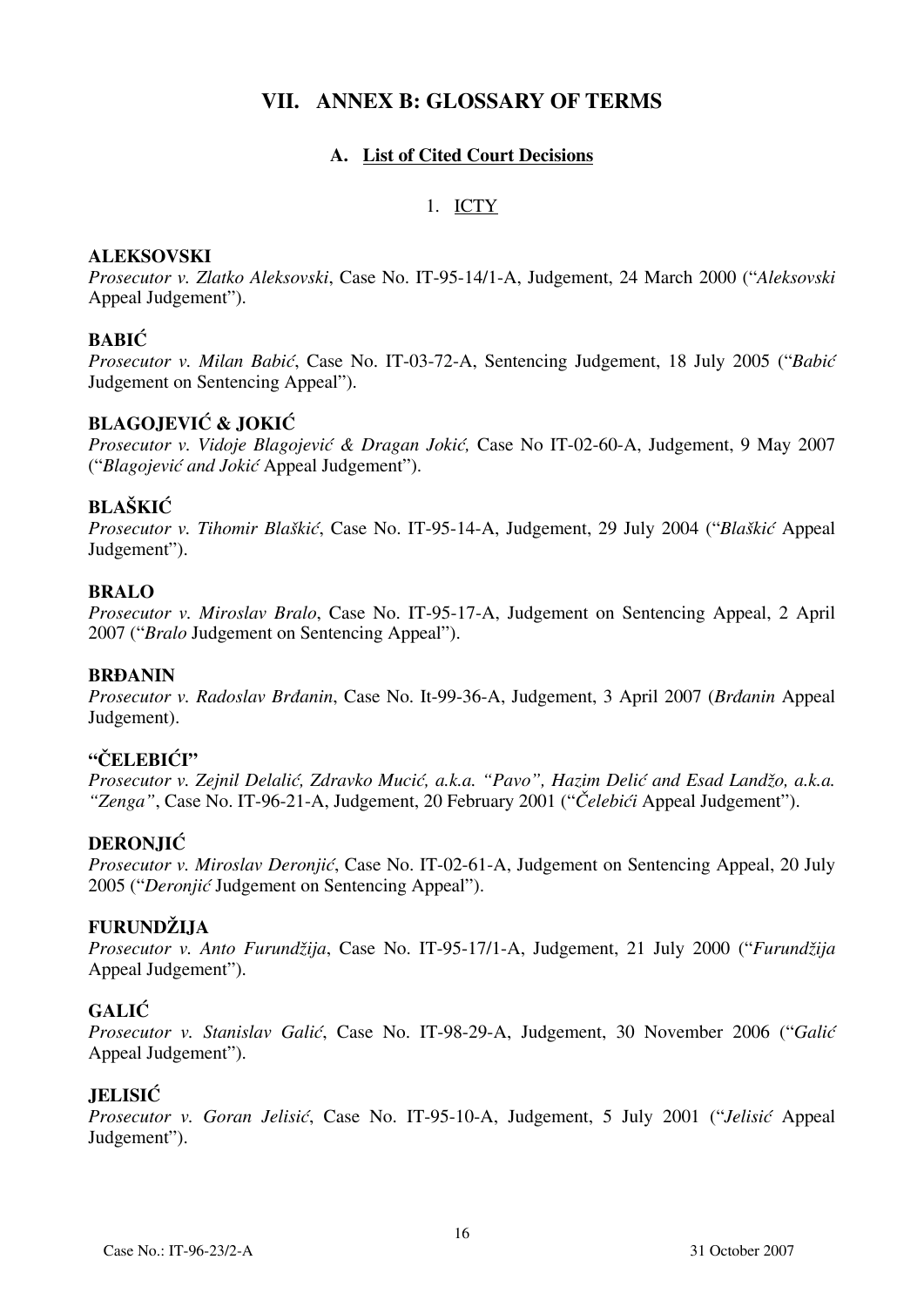## **M. JOKIĆ**

*Prosecutor v. Miodrag Jokić*, Case No. IT-01-42/1-A, Judgement on Sentencing Appeal, 30 August 2005 ("*Miodrag Jokić* Judgement on Sentencing Appeal").

## **KORDIĆ AND ČERKEZ**

*Prosecutor v. Dario Kordić and Mario Čerkez*, Case No. IT-95-14/2-A, Judgement, 17 December 2004 ("*Kordić and Čerkez* Appeal Judgement").

## **KRSTIĆ**

*Prosecutor v. Radislav Krstić*, Case No. IT-98-33-A, Judgement, 19 April 2004 ("*Krstić* Appeal Judgement").

## **KUNARAC, KOVAČ AND VUKOVIĆ**

*Prosecutor v. Dragoljub Kunarac, Radomir Kovač and Zoran Vuković*, Case No. IT-96-23 & IT-96-23/1-A, Judgement, 12 June 2002 ("*Kunarac et al.* Appeal Judgement").

## $Z$ , KUPREŠKIĆ, M. KUPREŠKIĆ, V. KUPREŠKIĆ, JOSIPOVIĆ, (PAPIĆ) AND SANTIĆ

*Prosecutor v. Zoran Kupreškić, Mirjan Kupreškić, Vlatko Kupreškić, Drago Josipović and Vladimir Santi}*, Case No. IT-95-16-A, Appeal Judgement, 23 October 2001 ("*Kupreškić et al.* Appeal Judgement").

## **KVOČKA, KOS, RADIĆ, ŽIGIĆ AND PRCAĆ**

Prosecutor v. Miroslav Kvočka, Milojica Kos, Mlado Radić, Zoran Žigić and Dragoljub Prcać, Case No. IT-98-30/1-A, Appeal Judgement, 28 February 2005 ("*Kvoèka et al.* Appeal Judgement").

## **MUCIĆ, DELIĆ AND LANDŽO**

*Prosecutor v. Zdravko Mucić, Hazim Delić and Esad Landžo*, Case No. IT-96-21-A, Judgement on Sentence Appeal, 8 April 2003 ("*Mucić et al.* Judgement on Sentencing Appeal").

## **NALETILIĆ AND MARTINOVIĆ**

*Prosecutor v. Mladen Naletilić and Vinko Martinović*, Case No. IT-98-34-A, Judgement, 3 May 2006 ("*Naletilić and Martinović* Appeal Judgement").

## **D. NIKOLIĆ**

*Prosecutor v. Dragan Nikolić*, Case No. IT-94-02-A, Judgement on Sentencing Appeal, 4 February 2005 ("*Dragan Nikoli*ć Judgement on Sentencing Appeal").

## **M. NIKOLIĆ**

*Prosecutor v. Momir Nikolić*, Case No. IT-02-60/1-A, Appeal Sentencing Judgement, 8 March 2006 ("*Momir Nikolić* Judgement on Sentencing Appeal").

## **D. TADIĆ**

*Prosecutor v. Duško Tadić,* Case No. IT-94-1-A, Judgement, 15 July 1999 ("*Tadić* Appeal Judgement").

*Prosecutor v. Duško Tadić*, Case No. IT-94-1-A and IT-94-1-A*bis*, Judgement on Sentencing Appeal, 26 January 2000 ("*Tadić* Judgement in Sentencing Appeals").

## **VASILJEVIĆ**

*Prosecutor v. Mitar Vasiljević*, Case No. IT-98-32-A, Judgement, 25 February 2004 ("*Vasiljević* Appeal Judgement").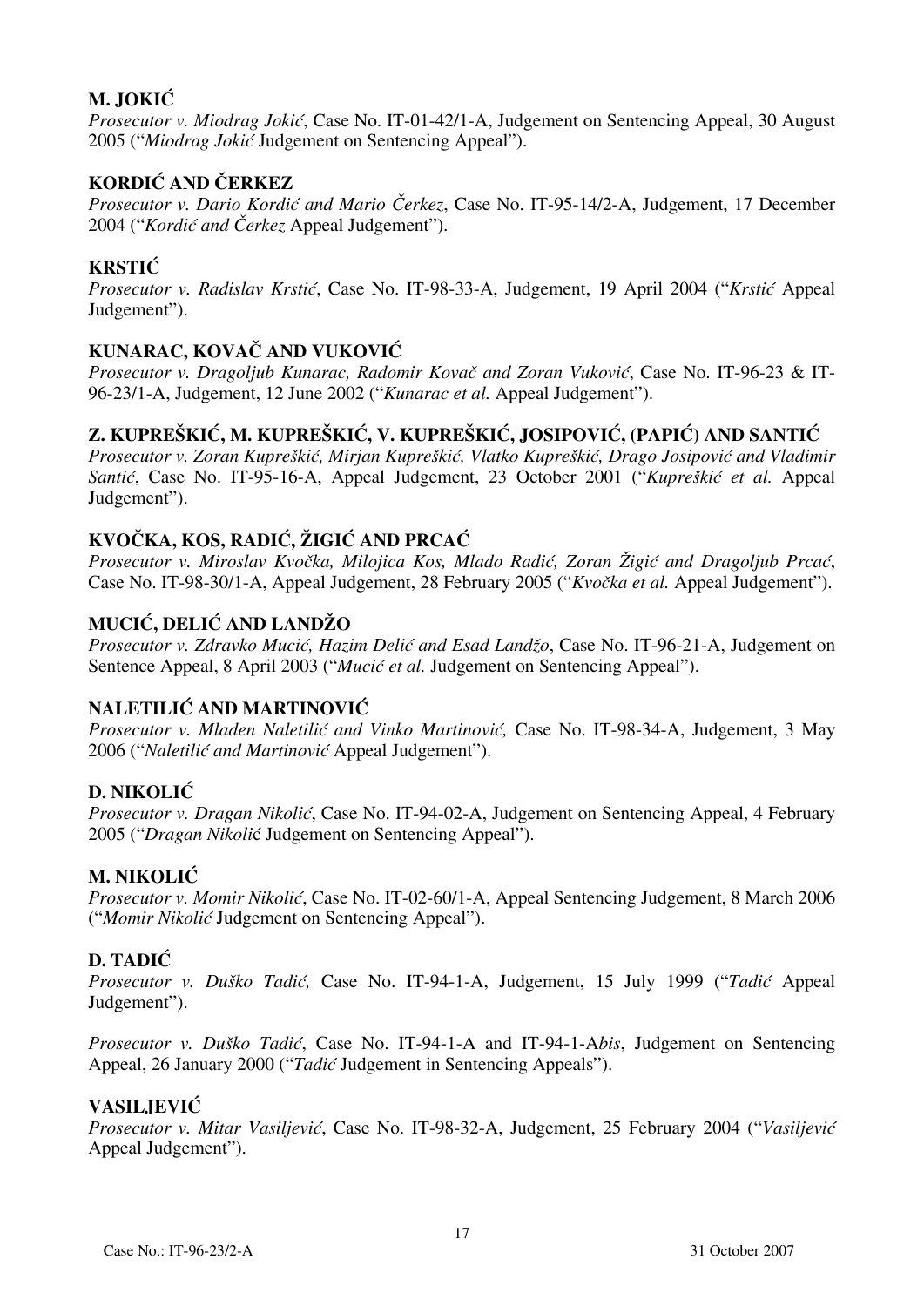#### **ZELENOVIĆ**

*Prosecutor v. Dragan Zelenović*, Case No. IT-96-23/2-S, Sentencing Judgement, 4 April 2007 ("Sentencing Judgement").

#### 2. ICTR

#### **AKAYESU**

 *Prosecutor v. Jean-Paul Akayesu*, Case No. ICTR-96-4-A, Judgement, 1 June 2001 ("*Akayesu* Appeal Judgement").

#### **KAYISHEMA AND RUZINDANA**

*Prosecutor v. Clément Kayishema and Obed Ruzindana*, Case No. ICTR-95-1-A, Judgement (Reasons), 1 June 2001 ("*Kayishema and Ruzindana* Appeal Judgement ").

#### **MUSEMA**

 *Prosecutor v. Alfred Musema*, Case No. ICTR-96-13-A, Judgement, 16 November 2001 ("*Musema* Appeal Judgement").

#### **NIYITEGEKA**

 *Prosecutor v. Eliézer Niyitegeka*, Case No. ICTR-96-14-A, Appeal Judgement, 9 July 2004 ("*Niyitegeka* Appeal Judgement").

#### 3. Other courts

#### **STANKOVIĆ**

*Prosecutor v. Radovan Stanković*, Case No. X-KRŽ-05/70, First Instance Panel, Verdict, 14 November 2006 (State Court of Bosnia and Herzegovina) ("*Stanković* Judgement").

*Prosecutor v. Radovan Stanković*, Case No. X-KRŽ-05/70, Panel of the Appellate Division, Verdict, Appeal Judgement, 28 March 2007 (State Court of Bosnia and Herzegovina) ("Stanković Appeal Judgement").

#### **B. List of Abbreviations**

*According to Rule 2(B) of the Rules of Procedure and Evidence, the masculine shall include the feminine and the singular the plural, and vice-versa.* 

| Amended Indictment | Prosecutor v. Gojko Janković, Dragan Zelenović and<br>Radovan Stanković, Case No. IT-96-23/2-1 Amended<br>Indictment, 20 April 2001                                                                                                                 |
|--------------------|-----------------------------------------------------------------------------------------------------------------------------------------------------------------------------------------------------------------------------------------------------|
| Appellant          | Dragan Zelenović                                                                                                                                                                                                                                    |
| Appellant's Brief  | Prosecutor v. Dragan Zelenović, Case No. IT-96-23/2-A,<br>Defence Appeal on Sentencing Judgement (Confidential<br>Version), 25 May 2007                                                                                                             |
| AT.                | Transcript page from hearings on appeal in the present case.<br>All transcript page numbers referred to are from the<br>unofficial, uncorrected version of the transcript, unless not<br>specified otherwise. Minor differences may therefore exist |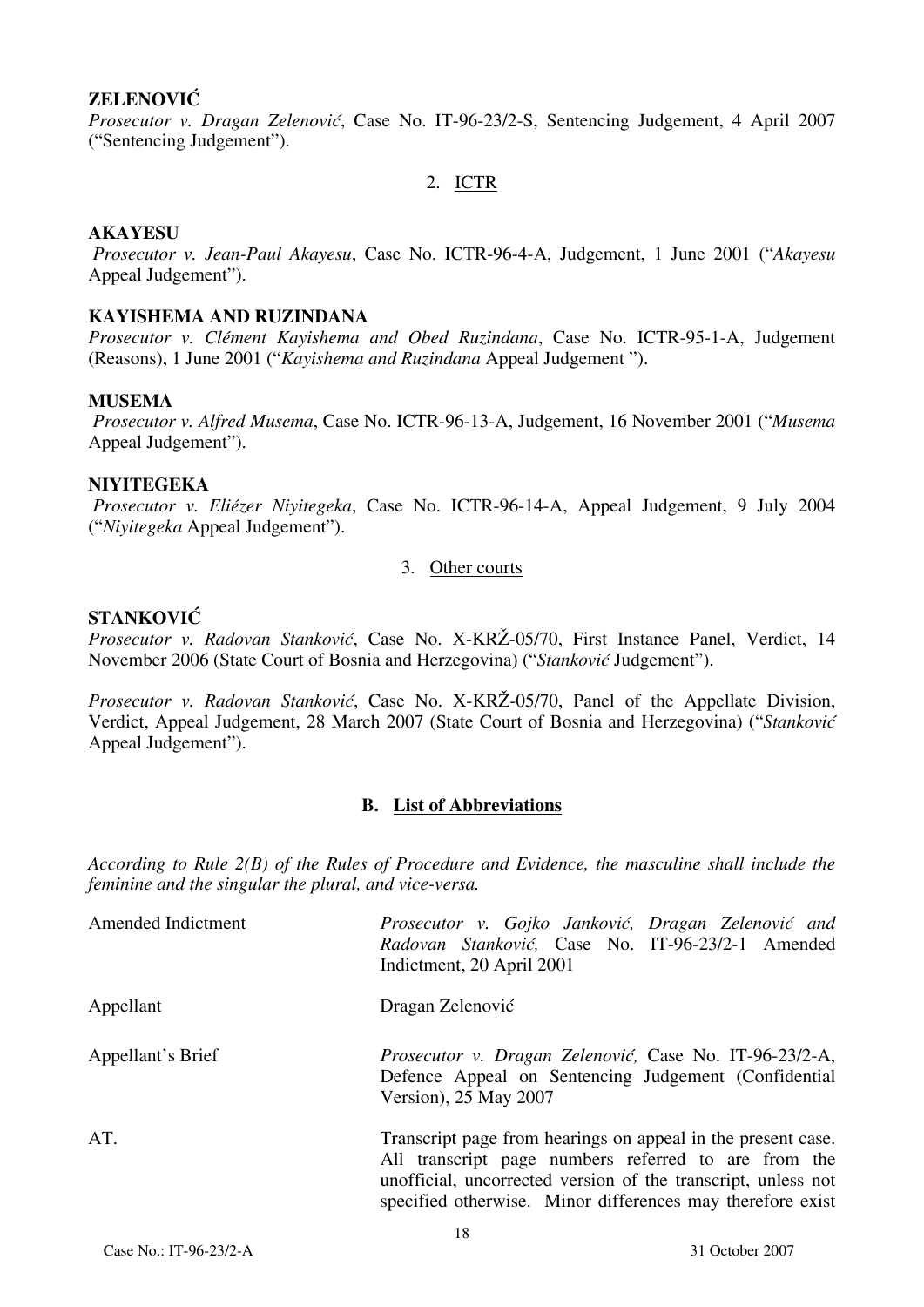|                               | between the pagination therein and that in the final<br>transcripts released to the public.                                                                                                                                                                                                                                                                                          |
|-------------------------------|--------------------------------------------------------------------------------------------------------------------------------------------------------------------------------------------------------------------------------------------------------------------------------------------------------------------------------------------------------------------------------------|
| Defence                       | Counsel for Dragan Zelenović                                                                                                                                                                                                                                                                                                                                                         |
| <b>ICTR</b>                   | International Criminal Tribunal for the Prosecution of<br>Persons Responsible for Genocide and Other Serious<br>Violations of International Humanitarian Law Committed in<br>the Territory of Rwanda and Rwandan Citizens responsible<br>for genocide and other such violations committed in the<br>territory of neighbouring States, between 1 January 1994<br>and 31 December 1994 |
| <b>International Tribunal</b> | International Tribunal for the Prosecution of Persons<br>Responsible for Serious Violations of International<br>Humanitarian Law Committed in the Territory of the Former<br>Yugoslavia since 1991                                                                                                                                                                                   |
| Notice for Leave to Appeal    | Prosecutor v. Dragan Zelenović, Case No. IT-96-23/2-S,<br>Defence Notice for Leave to Appeal Sentencing Judgement,<br>27 April 2007                                                                                                                                                                                                                                                  |
| Plea Agreement                | Prosecutor v. Dragan Zelenović, Case No. IT-96-23/2-PT,<br>Joint Motion for Consideration of Plea Agreement between<br>Dragan Zelenović and the Office of the Prosecutor pursuant<br>to Rule $62$ ter, 14 December 2006                                                                                                                                                              |
| Prosecution                   | Office of the Prosecutor                                                                                                                                                                                                                                                                                                                                                             |
| Prosecution Motion            | Prosecutor v. Dragan Zelenović, Case No. IT-96-23/2-A,<br>Prosecution Motion Concerning "Defence Notice for Leave<br>to Appeal Sentencing Judgement", 3 May 2007                                                                                                                                                                                                                     |
| <b>Reply Brief</b>            | Prosecutor v. Dragan Zelenović, Case No. IT-96-23/2-A,<br>Reply to "Prosecution"<br>Brief"<br>Defence<br>Response<br>(Confidential Version), 3 July 2007                                                                                                                                                                                                                             |
| Respondent's Brief            | Prosecutor v. Dragan Zelenović, Case No. IT-96-23/2-A,<br>Prosecution's Response Brief (Confidential Version), 25<br>June 2007                                                                                                                                                                                                                                                       |
| Rules                         | Rules of Procedure and Evidence                                                                                                                                                                                                                                                                                                                                                      |
| <b>Sentencing Hearing</b>     | Prosecutor v. Dragan Zelenović, Case No. IT-96-23/2-S,<br>Sentencing Hearing, 23 February 2007 ("Sentencing<br>Hearing")                                                                                                                                                                                                                                                             |
| Sentencing Judgement          | Prosecutor v. Dragan Zelenović, Case No. IT-96-23/2-S,<br>Sentencing Judgement, 4 April 2007                                                                                                                                                                                                                                                                                         |
| <b>Statute</b>                | Statute of the International Tribunal for the Former<br>Yugoslavia established by Security Council Resolution 827<br>(1993)                                                                                                                                                                                                                                                          |